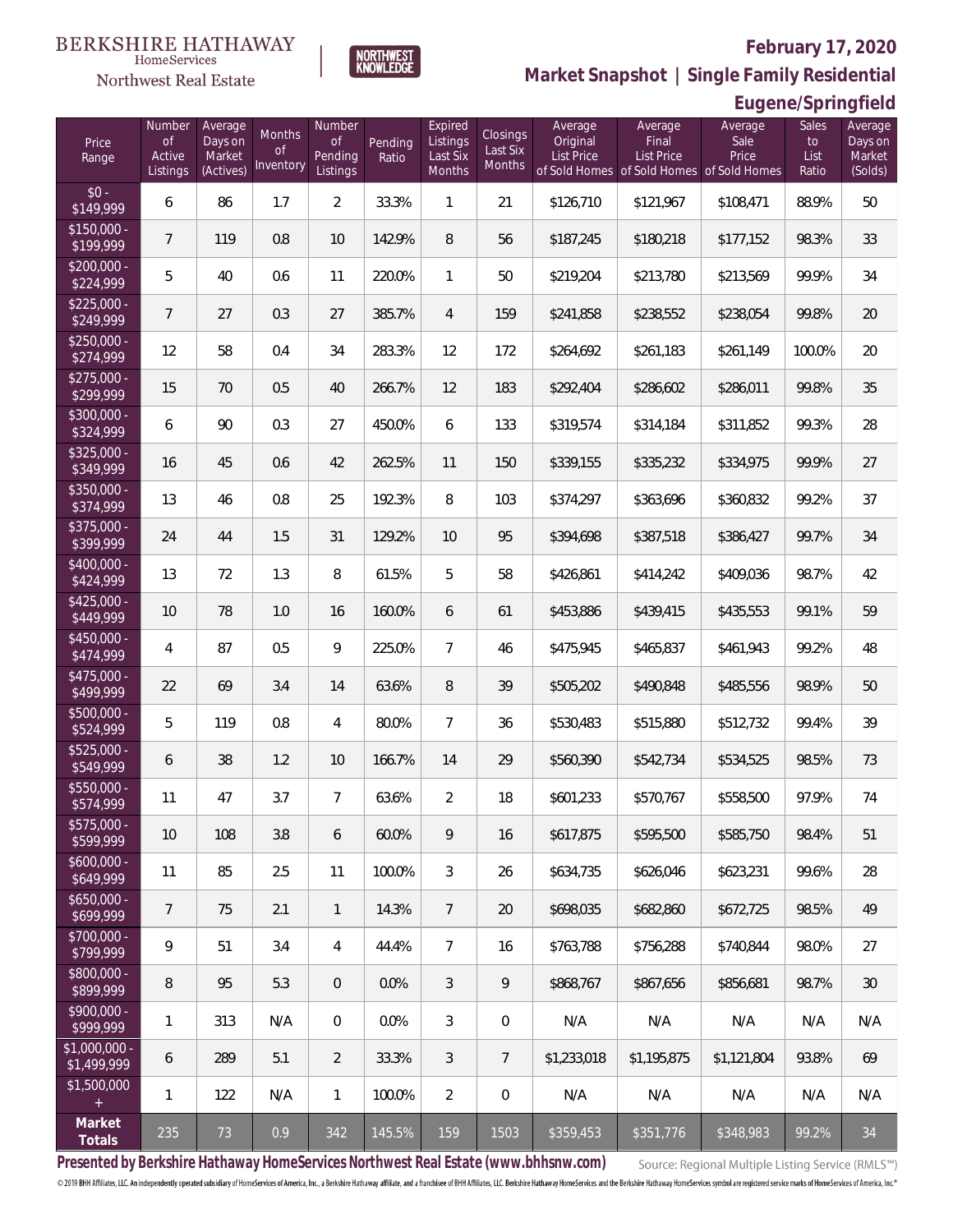

**NORTHWEST**<br>KNOWLEDGE

Northwest Real Estate

**Market Snapshot | Single Family Residential**

## **Hayden Bridge**

| Price<br>Range               | Number<br><b>of</b><br>Active<br>Listings | Average<br>Days on<br>Market<br>(Actives) | Months<br><b>of</b><br>Inventory | Number<br><b>of</b><br>Pending<br>Listings | Pending<br>Ratio | Expired<br>Listings<br>Last Six<br>Months | Closings<br>Last Six<br>Months | Average<br>Original<br><b>List Price</b> | Average<br>Final<br><b>List Price</b><br>of Sold Homes of Sold Homes of Sold Homes | Average<br>Sale<br>Price | Sales<br>to<br>List<br>Ratio | Average<br>Days on<br>Market<br>(Solds) |
|------------------------------|-------------------------------------------|-------------------------------------------|----------------------------------|--------------------------------------------|------------------|-------------------------------------------|--------------------------------|------------------------------------------|------------------------------------------------------------------------------------|--------------------------|------------------------------|-----------------------------------------|
| $$0 -$<br>\$149,999          | 0                                         | N/A                                       | 0.0                              | $\overline{0}$                             | N/A              | $\overline{0}$                            | $\mathbf{1}$                   | \$145,000                                | \$145,000                                                                          | \$145,000                | 100.0%                       | $\mathbf{0}$                            |
| $$150,000 -$<br>\$199,999    | 0                                         | N/A                                       | N/A                              | $\overline{0}$                             | N/A              | $\mathbf{1}$                              | $\theta$                       | N/A                                      | N/A                                                                                | N/A                      | N/A                          | N/A                                     |
| $$200,000 -$<br>\$224,999    | 0                                         | N/A                                       | N/A                              | $\overline{0}$                             | N/A              | $\overline{0}$                            | $\overline{0}$                 | N/A                                      | N/A                                                                                | N/A                      | N/A                          | N/A                                     |
| $$225,000 -$<br>\$249,999    | 1                                         | $\overline{7}$                            | 6.0                              | $\overline{0}$                             | 0.0%             | $\overline{0}$                            | $\mathbf{1}$                   | \$249,000                                | \$249,000                                                                          | \$249,000                | 100.0%                       | $\mathfrak{Z}$                          |
| $$250,000 -$<br>\$274,999    | 0                                         | N/A                                       | 0.0                              | $\overline{0}$                             | N/A              | $\mathbf{1}$                              | 5                              | \$251,780                                | \$250,760                                                                          | \$256,900                | 102.4%                       | 11                                      |
| $$275,000 -$<br>\$299,999    | $\mathbf{1}$                              | 31                                        | 0.5                              | $\overline{2}$                             | 200.0%           | $\overline{0}$                            | 12                             | \$294,225                                | \$290,808                                                                          | \$291,783                | 100.3%                       | 12                                      |
| $$300,000 -$<br>\$324,999    | $\mathbf{1}$                              | $\overline{7}$                            | 0.9                              | $\mathbf{1}$                               | 100.0%           | $\Omega$                                  | $\overline{7}$                 | \$320,314                                | \$311,043                                                                          | \$308,379                | 99.1%                        | 37                                      |
| $$325,000 -$<br>\$349,999    | 1                                         | $\mathbf{1}$                              | 0.8                              | $\overline{0}$                             | 0.0%             | $\overline{0}$                            | $\, 8$                         | \$344,325                                | \$341,475                                                                          | \$340,113                | 99.6%                        | 21                                      |
| $$350,000 -$<br>\$374,999    | 0                                         | N/A                                       | 0.0                              | $\mathbf{1}$                               | N/A              | $\overline{0}$                            | 5                              | \$374,399                                | \$358,399                                                                          | \$364,999                | 101.8%                       | 86                                      |
| $$375,000 -$<br>\$399,999    | $\mathbf{1}$                              | 189                                       | 6.0                              | $\mathbf{1}$                               | 100.0%           | $\overline{0}$                            | $\mathbf{1}$                   | \$369,900                                | \$369,900                                                                          | \$380,000                | 102.7%                       | 15                                      |
| $$400,000 -$<br>\$424,999    | 0                                         | N/A                                       | 0.0                              | $\mathbf{1}$                               | N/A              | $\Omega$                                  | 3                              | \$406,333                                | \$406,333                                                                          | \$402,333                | 99.0%                        | $\mathfrak{Z}$                          |
| $$425,000 -$<br>\$449,999    | 0                                         | N/A                                       | 0.0                              | $\overline{0}$                             | N/A              | $\overline{0}$                            | $\overline{2}$                 | \$448,476                                | \$448,476                                                                          | \$448,476                | 100.0%                       | 86                                      |
| $$450,000 -$<br>\$474,999    | 0                                         | N/A                                       | 0.0                              | $\mathbf 0$                                | N/A              | $\mathbf 0$                               | 1                              | \$469,000                                | \$469,000                                                                          | \$460,000                | 98.1%                        | 22                                      |
| $$475,000 -$<br>\$499,999    | 0                                         | N/A                                       | 0.0                              | $\overline{0}$                             | N/A              | $\overline{0}$                            | $\overline{2}$                 | \$507,000                                | \$507,000                                                                          | \$489,750                | 96.6%                        | 42                                      |
| $$500,000 -$<br>\$524,999    | $\mathbf{1}$                              | 34                                        | 6.0                              | $\Omega$                                   | 0.0%             | $\mathbf 0$                               | $\mathbf{1}$                   | \$509,000                                | \$509,000                                                                          | \$507,000                | 99.6%                        | 3                                       |
| \$525,000 -<br>\$549,999     | $\mathbf{1}$                              | 45                                        | N/A                              | $\mathbf{1}$                               | 100.0%           | $\mathbf{1}$                              | $\mathbf 0$                    | N/A                                      | N/A                                                                                | N/A                      | N/A                          | N/A                                     |
| $$550,000 -$<br>\$574,999    | 0                                         | N/A                                       | N/A                              | $\overline{0}$                             | N/A              | $\overline{0}$                            | $\mathbf 0$                    | N/A                                      | N/A                                                                                | N/A                      | N/A                          | N/A                                     |
| \$575,000 -<br>\$599,999     | 0                                         | N/A                                       | N/A                              | $\mathbf{1}$                               | N/A              | $\mathbf{1}$                              | $\mathbf 0$                    | N/A                                      | N/A                                                                                | N/A                      | N/A                          | N/A                                     |
| $$600,000 -$<br>\$649,999    | $\mathbf{1}$                              | 6                                         | 6.0                              | $\mathbf{1}$                               | 100.0%           | $\mathbf 0$                               | $\mathbf{1}$                   | \$629,900                                | \$619,000                                                                          | \$605,000                | 97.7%                        | 20                                      |
| $$650,000 -$<br>\$699,999    | $\boldsymbol{0}$                          | N/A                                       | 0.0                              | $\mathbf 0$                                | N/A              | $\sqrt{0}$                                | $\mathbf{1}$                   | \$675,000                                | \$675,000                                                                          | \$670,000                | 99.3%                        | 8                                       |
| \$700,000 -<br>\$799,999     | 0                                         | N/A                                       | N/A                              | $\overline{0}$                             | N/A              | $\mathbf 0$                               | $\mathbf 0$                    | N/A                                      | N/A                                                                                | N/A                      | N/A                          | N/A                                     |
| \$800,000 -<br>\$899,999     | $\boldsymbol{0}$                          | N/A                                       | N/A                              | $\mathbf 0$                                | N/A              | $\sqrt{0}$                                | $\mathbf 0$                    | N/A                                      | N/A                                                                                | N/A                      | N/A                          | N/A                                     |
| $$900,000 -$<br>\$999,999    | 0                                         | N/A                                       | N/A                              | $\overline{0}$                             | N/A              | $\mathbf 0$                               | $\mathbf 0$                    | N/A                                      | N/A                                                                                | N/A                      | N/A                          | N/A                                     |
| \$1,000,000 -<br>\$1,499,999 | $\boldsymbol{0}$                          | N/A                                       | N/A                              | $\overline{0}$                             | N/A              | $\sqrt{0}$                                | $\mathbf 0$                    | N/A                                      | N/A                                                                                | N/A                      | N/A                          | N/A                                     |
| \$1,500,000<br>$\pm$         | 0                                         | N/A                                       | N/A                              | $\mathbf 0$                                | N/A              | $\mathbf{1}$                              | $\mathbf 0$                    | N/A                                      | N/A                                                                                | N/A                      | N/A                          | N/A                                     |
| Market<br>Totals             | $8\phantom{.}$                            | 40                                        | 0.9                              | 9                                          | 112.5%           | $\overline{5}$                            | 51                             | \$349,709                                | \$345,303                                                                          | \$344,900                | 99.9%                        | 27                                      |

**Presented by Berkshire Hathaway HomeServices Northwest Real Estate (www.bhhsnw.com)**

Source: Regional Multiple Listing Service (RMLS™)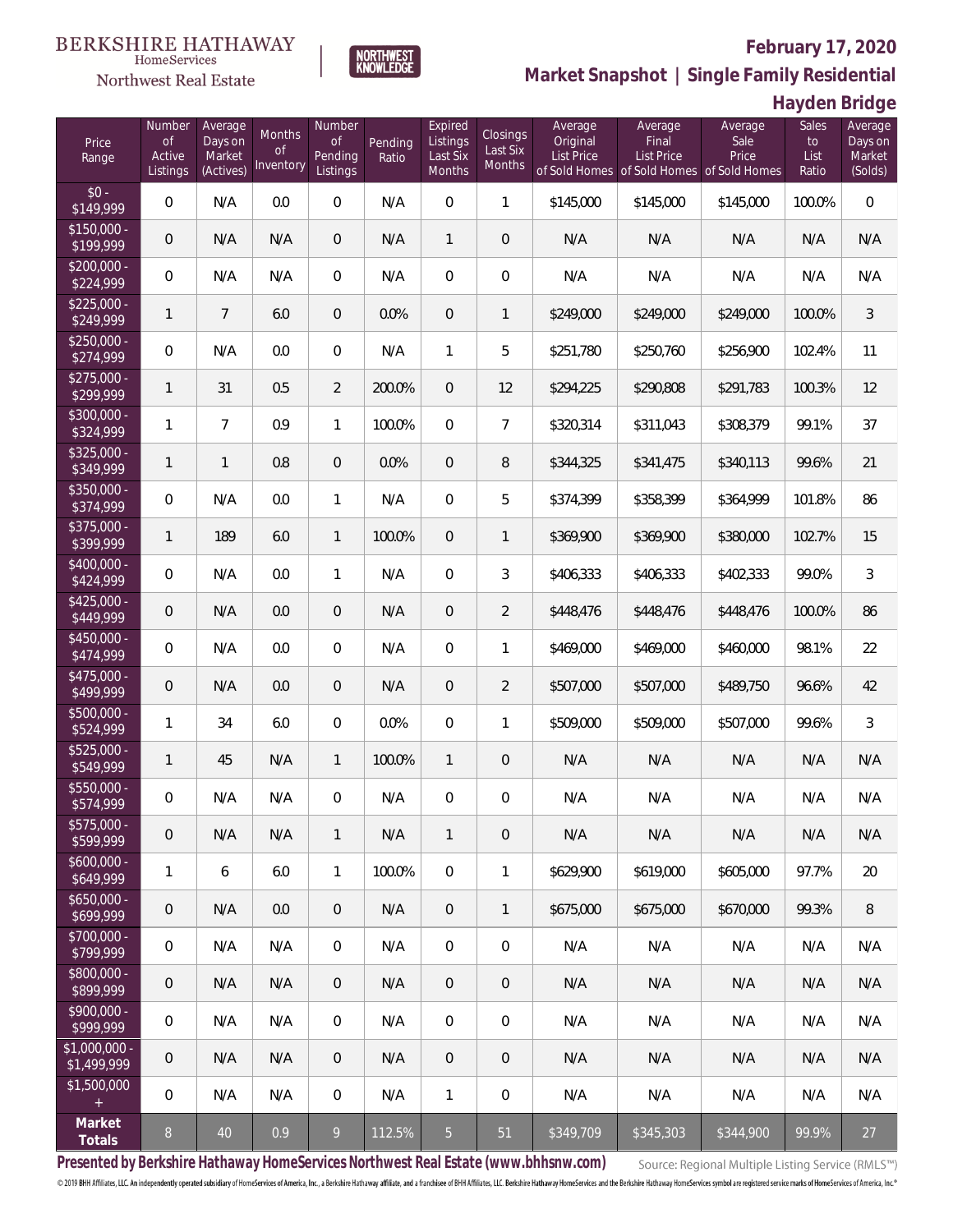### Northwest Real Estate



# **February 17, 2020**

**Market Snapshot | Single Family Residential**

**Thurston**

| Price<br>Range                | Number<br>of<br>Active<br>Listings | Average<br>Days on<br>Market<br>(Actives) | Months<br>Οf<br>Inventory | Number<br>Οf<br>Pending<br>Listings | Pending<br>Ratio | Expired<br>Listings<br>Last Six<br>Months | <b>Closings</b><br>Last Six<br>Months | Average<br>Original<br><b>List Price</b> | Average<br>Final<br><b>List Price</b><br>of Sold Homes of Sold Homes of Sold Homes | Average<br>Sale<br>Price | Sales<br>to<br>List<br>Ratio | Average<br>Days on<br>Market<br>(Solds) |
|-------------------------------|------------------------------------|-------------------------------------------|---------------------------|-------------------------------------|------------------|-------------------------------------------|---------------------------------------|------------------------------------------|------------------------------------------------------------------------------------|--------------------------|------------------------------|-----------------------------------------|
| $$0 -$<br>\$149,999           | 1                                  | 77                                        | 3.0                       | $\mathbf 0$                         | 0.0%             | $\overline{0}$                            | $\overline{2}$                        | \$134,500                                | \$134,500                                                                          | \$144,500                | 107.4%                       | 32                                      |
| $$150,000 -$<br>\$199,999     | $\mathbf{1}$                       | 518                                       | 0.5                       | $\mathbf{1}$                        | 100.0%           | $\overline{0}$                            | 11                                    | \$190,164                                | \$179,527                                                                          | \$175,855                | 98.0%                        | 60                                      |
| $$200,000 -$<br>\$224,999     | 1                                  | 40                                        | 0.9                       | $\mathbf{1}$                        | 100.0%           | $\mathbf{0}$                              | $\overline{7}$                        | \$212,143                                | \$213,071                                                                          | \$210,214                | 98.7%                        | 15                                      |
| $$225,000 -$<br>\$249,999     | $\mathbf{1}$                       | 11                                        | 0.4                       | 3                                   | 300.0%           | $\overline{0}$                            | 14                                    | \$247,216                                | \$240,850                                                                          | \$240,149                | 99.7%                        | 19                                      |
| $$250.000 -$<br>\$274,999     | 3                                  | 121                                       | 0.7                       | 9                                   | 300.0%           | $\overline{2}$                            | 25                                    | \$263,848                                | \$261,712                                                                          | \$260,960                | 99.7%                        | 15                                      |
| $$275.000 -$<br>\$299,999     | 0                                  | N/A                                       | 0.0                       | 6                                   | N/A              | $\overline{2}$                            | 19                                    | \$299,053                                | \$284,384                                                                          | \$285,318                | 100.3%                       | 34                                      |
| $$300,000 -$<br>\$324,999     | 0                                  | N/A                                       | 0.0                       | $\overline{2}$                      | N/A              | $\mathbf{1}$                              | 16                                    | \$319,225                                | \$316,788                                                                          | \$313,644                | 99.0%                        | 29                                      |
| $$325.000 -$<br>\$349,999     | 4                                  | 55                                        | 1.5                       | 3                                   | 75.0%            | $\overline{2}$                            | 16                                    | \$346,338                                | \$336,194                                                                          | \$332,988                | 99.0%                        | 50                                      |
| $$350.000 -$<br>\$374,999     | 4                                  | 98                                        | 4.0                       | $\mathbf{0}$                        | 0.0%             | $\mathbf{0}$                              | 6                                     | \$354,933                                | \$351,600                                                                          | \$354,250                | 100.8%                       | 14                                      |
| $$375.000 -$<br>\$399,999     | 5                                  | 42                                        | 7.5                       | 3                                   | 60.0%            | $\overline{2}$                            | $\overline{4}$                        | \$385,450                                | \$385,450                                                                          | \$383,500                | 99.5%                        | 21                                      |
| $$400.000 -$<br>\$424,999     | 2                                  | 61                                        | 2.4                       | $\overline{0}$                      | 0.0%             | $\mathbf{1}$                              | 5                                     | \$412,800                                | \$404,600                                                                          | \$401,500                | 99.2%                        | 46                                      |
| $$425,000 -$<br>\$449,999     | $\overline{2}$                     | 24                                        | 3.0                       | $\mathbf{1}$                        | 50.0%            | $\boldsymbol{0}$                          | $\overline{4}$                        | \$452,000                                | \$439,100                                                                          | \$436,375                | 99.4%                        | 66                                      |
| $$450,000 -$<br>\$474,999     | 0                                  | N/A                                       | 0.0                       | $\mathbf{1}$                        | N/A              | $\boldsymbol{0}$                          | $\overline{2}$                        | \$515,000                                | \$483,950                                                                          | \$458,250                | 94.7%                        | 94                                      |
| $$475,000 -$<br>\$499,999     | 0                                  | N/A                                       | 0.0                       | $\overline{0}$                      | N/A              | $\boldsymbol{0}$                          | 3                                     | \$483,300                                | \$483,300                                                                          | \$484,967                | 100.3%                       | $\, 8$                                  |
| $$500,000 -$<br>\$524,999     | 0                                  | N/A                                       | 0.0                       | $\overline{0}$                      | N/A              | $\boldsymbol{0}$                          | $\overline{2}$                        | \$532,400                                | \$519,450                                                                          | \$511,000                | 98.4%                        | 89                                      |
| $$525,000 -$<br>\$549,999     | 0                                  | N/A                                       | 0.0                       | $\overline{0}$                      | N/A              | $\overline{0}$                            | 5                                     | \$539,980                                | \$535,980                                                                          | \$535,000                | 99.8%                        | 82                                      |
| \$550,000 -<br>\$574,999      | 0                                  | N/A                                       | 0.0                       | 1                                   | N/A              | 0                                         | 1                                     | \$575,000                                | \$565,000                                                                          | \$558,000                | 98.8%                        | 19                                      |
| $$575,000 -$<br>\$599,999     | $\overline{2}$                     | 58                                        | 12.0                      | $\overline{0}$                      | 0.0%             | $\mathbf{1}$                              | $\mathbf{1}$                          | \$575,000                                | \$575,000                                                                          | \$575,000                | 100.0%                       | $\overline{2}$                          |
| $$600,000 -$<br>\$649,999     | 0                                  | N/A                                       | 0.0                       | $\overline{0}$                      | N/A              | $\overline{0}$                            | 3                                     | \$643,267                                | \$643,267                                                                          | \$630,967                | 98.1%                        | 22                                      |
| $$650,000 -$<br>\$699,999     | $\overline{2}$                     | 155                                       | 12.0                      | $\overline{0}$                      | 0.0%             | $\mathbf{1}$                              | $\mathbf{1}$                          | \$699,000                                | \$699,000                                                                          | \$675,000                | 96.6%                        | 44                                      |
| $$700,000 -$<br>\$799,999     | 0                                  | N/A                                       | 0.0                       | $\mathbf 0$                         | N/A              | $\mathbf 0$                               | 1                                     | \$825,000                                | \$775,000                                                                          | \$749.999                | 96.8%                        | 97                                      |
| \$800,000 -<br>\$899,999      | 1                                  | 157                                       | N/A                       | $\overline{0}$                      | 0.0%             | $\mathbf 0$                               | $\mathbf 0$                           | N/A                                      | N/A                                                                                | N/A                      | N/A                          | N/A                                     |
| $$900,000 -$<br>\$999,999     | 0                                  | N/A                                       | N/A                       | $\mathbf 0$                         | N/A              | $\mathbf{1}$                              | 0                                     | N/A                                      | N/A                                                                                | N/A                      | N/A                          | N/A                                     |
| $$1,000,000 -$<br>\$1,499,999 | 1                                  | 591                                       | N/A                       | $\mathbf{1}$                        | 100.0%           | $\overline{0}$                            | $\mathbf 0$                           | N/A                                      | N/A                                                                                | N/A                      | N/A                          | N/A                                     |
| \$1,500,000<br>$+$            | $\boldsymbol{0}$                   | N/A                                       | N/A                       | $\mathbf 0$                         | N/A              | $\boldsymbol{0}$                          | 0                                     | N/A                                      | N/A                                                                                | N/A                      | N/A                          | N/A                                     |
| Market<br>Totals              | $30\,$                             | 106                                       | $1.2\,$                   | 32                                  | 106.7%           | 13                                        | 148                                   | \$328,553                                | \$321,704                                                                          | \$319,459                | 99.3%                        | 34                                      |

**Presented by Berkshire Hathaway HomeServices Northwest Real Estate (www.bhhsnw.com)**

Source: Regional Multiple Listing Service (RMLS™)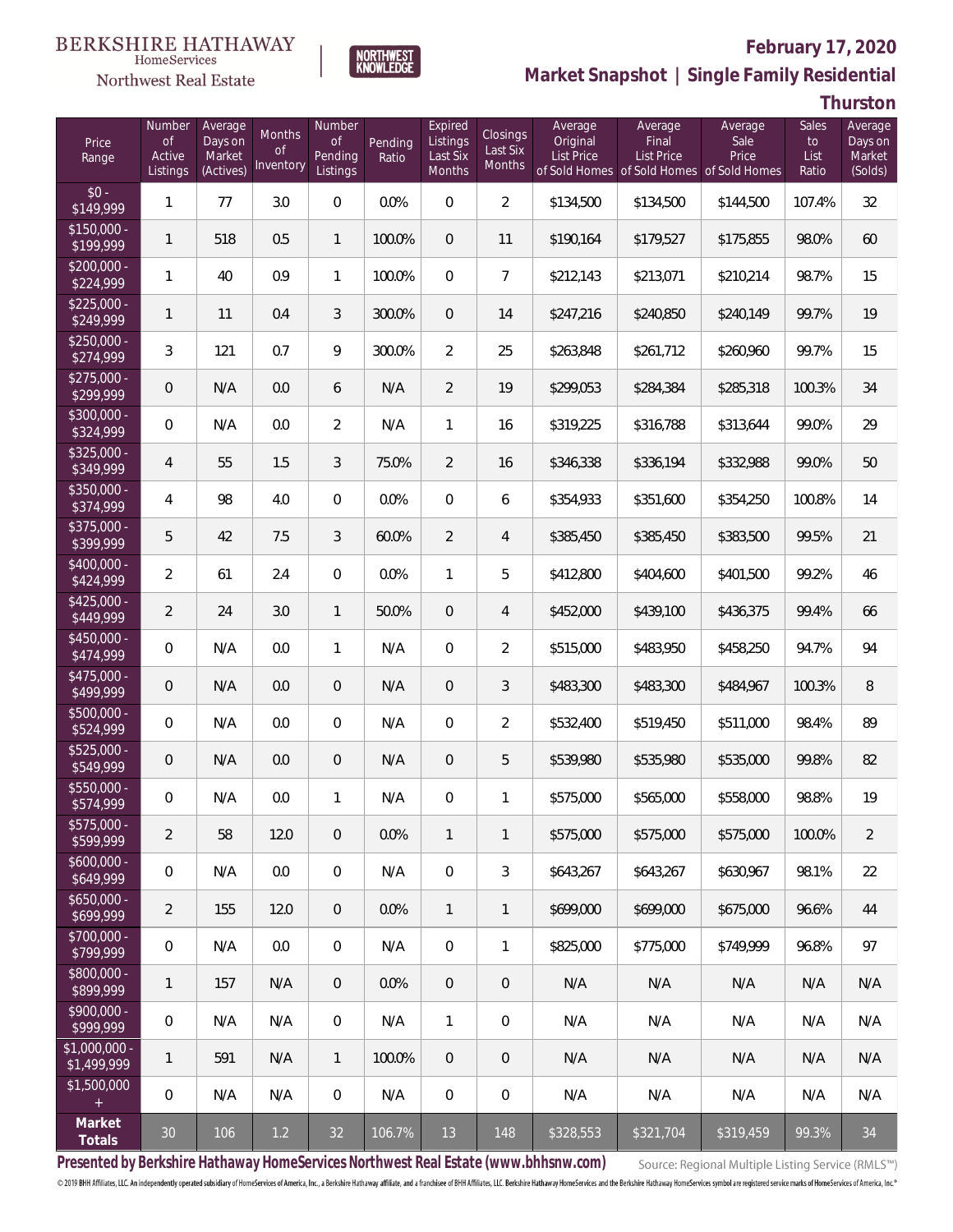

**NORTHWEST**<br>KNOWLEDGE

Northwest Real Estate

**Market Snapshot | Single Family Residential**

## **North Gilham**

| Price<br>Range                | Number<br><b>of</b><br>Active<br>Listings | Average<br>Days on<br>Market<br>(Actives) | Months<br>0f<br>Inventory | Number<br>Οf<br>Pending<br>Listings | Pending<br>Ratio | Expired<br>Listings<br>Last Six<br>Months | Closings<br>Last Six<br>Months | Average<br>Original<br><b>List Price</b> | Average<br>Final<br><b>List Price</b> | Average<br>Sale<br>Price<br>of Sold Homes of Sold Homes of Sold Homes | Sales<br>to<br>List<br>Ratio | Average<br>Days on<br>Market<br>(Solds) |
|-------------------------------|-------------------------------------------|-------------------------------------------|---------------------------|-------------------------------------|------------------|-------------------------------------------|--------------------------------|------------------------------------------|---------------------------------------|-----------------------------------------------------------------------|------------------------------|-----------------------------------------|
| $$0 -$<br>\$149,999           | 1                                         | 17                                        | 6.0                       | $\overline{0}$                      | 0.0%             | $\overline{0}$                            | $\mathbf{1}$                   | \$88,500                                 | \$88,500                              | \$95,100                                                              | 107.5%                       | $\overline{4}$                          |
| $$150,000 -$<br>\$199,999     | 0                                         | N/A                                       | 0.0                       | $\overline{0}$                      | N/A              | $\overline{0}$                            | $\mathbf{1}$                   | \$199,900                                | \$194,900                             | \$180,000                                                             | 92.4%                        | 29                                      |
| $$200,000 -$<br>\$224,999     | 0                                         | N/A                                       | N/A                       | $\overline{0}$                      | N/A              | $\overline{0}$                            | $\overline{0}$                 | N/A                                      | N/A                                   | N/A                                                                   | N/A                          | N/A                                     |
| $$225,000 -$<br>\$249,999     | 0                                         | N/A                                       | 0.0                       | $\overline{0}$                      | N/A              | $\overline{0}$                            | 3                              | \$242,333                                | \$242,333                             | \$240,733                                                             | 99.3%                        | 16                                      |
| $$250,000 -$<br>\$274,999     | 0                                         | N/A                                       | 0.0                       | $\overline{2}$                      | N/A              | $\overline{0}$                            | $\overline{2}$                 | \$312,500                                | \$276,250                             | \$258,375                                                             | 93.5%                        | 24                                      |
| $$275,000 -$<br>\$299,999     | 0                                         | N/A                                       | 0.0                       | 3                                   | N/A              | $\overline{0}$                            | 6                              | \$282,967                                | \$279,217                             | \$281,000                                                             | 100.6%                       | 64                                      |
| $$300,000 -$<br>\$324,999     | $\mathbf{1}$                              | 242                                       | 2.0                       | $\overline{2}$                      | 200.0%           | $\Omega$                                  | 3                              | \$328,333                                | \$319,667                             | \$313,833                                                             | 98.2%                        | 65                                      |
| $$325,000 -$<br>\$349,999     | $\mathbf{1}$                              | 25                                        | 1.5                       | $\mathbf{1}$                        | 100.0%           | $\overline{0}$                            | $\overline{4}$                 | \$330,450                                | \$330,450                             | \$332,788                                                             | 100.7%                       | 13                                      |
| $$350,000 -$<br>\$374,999     | 0                                         | N/A                                       | 0.0                       | 3                                   | N/A              | $\overline{0}$                            | 4                              | \$380,700                                | \$364,225                             | \$361,750                                                             | 99.3%                        | 25                                      |
| \$375,000 -<br>\$399,999      | $\mathbf{1}$                              | 74                                        | 1.0                       | $\mathbf{1}$                        | 100.0%           | $\overline{0}$                            | 6                              | \$383,415                                | \$380,982                             | \$383,750                                                             | 100.7%                       | 108                                     |
| $$400,000 -$<br>\$424,999     | $\mathbf{1}$                              | 74                                        | N/A                       | $\overline{0}$                      | 0.0%             | $\overline{0}$                            | $\mathbf 0$                    | N/A                                      | N/A                                   | N/A                                                                   | N/A                          | N/A                                     |
| $$425,000 -$<br>\$449,999     | 1                                         | 47                                        | 6.0                       | $\overline{2}$                      | 200.0%           | $\mathbf{1}$                              | $\mathbf{1}$                   | \$435,000                                | \$435,000                             | \$425,000                                                             | 97.7%                        | 8                                       |
| $$450,000 -$<br>\$474,999     | 0                                         | N/A                                       | 0.0                       | $\mathbf{1}$                        | N/A              | 3                                         | 11                             | \$463,355                                | \$462,900                             | \$460,473                                                             | 99.5%                        | 54                                      |
| $$475,000 -$<br>\$499,999     | $\overline{7}$                            | 31                                        | 6.0                       | 3                                   | 42.9%            | $\overline{2}$                            | $\overline{7}$                 | \$496,957                                | \$483,686                             | \$484,368                                                             | 100.1%                       | 103                                     |
| \$500,000 -<br>\$524,999      | $\overline{a}$                            | 255                                       | 1.3                       | $\overline{0}$                      | 0.0%             | $\Omega$                                  | 9                              | \$520,711                                | \$517,933                             | \$513,022                                                             | 99.1%                        | 28                                      |
| $$525,000 -$<br>\$549,999     | 1                                         | 12                                        | 0.6                       | $\mathbf{1}$                        | 100.0%           | $\overline{0}$                            | 10                             | \$557,870                                | \$544,760                             | \$536,780                                                             | 98.5%                        | 50                                      |
| \$550,000 -<br>\$574,999      | 0                                         | N/A                                       | 0.0                       | 1                                   | N/A              | $\overline{0}$                            | 1                              | \$599,000                                | \$585,000                             | \$570,000                                                             | 97.4%                        | 11                                      |
| \$575,000 -<br>\$599,999      | 0                                         | N/A                                       | 0.0                       | $\mathbf{1}$                        | N/A              | $\mathbf{1}$                              | $\mathbf{1}$                   | \$585,000                                | \$585,000                             | \$580,000                                                             | 99.1%                        | $\overline{7}$                          |
| $$600,000 -$<br>\$649,999     | $\mathfrak{Z}$                            | 73                                        | 6.0                       | 4                                   | 133.3%           | $\mathbf{1}$                              | $\mathfrak{Z}$                 | \$626,933                                | \$626,933                             | \$629,133                                                             | 100.4%                       | 10                                      |
| $$650,000 -$<br>\$699,999     | 0                                         | N/A                                       | 0.0                       | $\mathbf 0$                         | N/A              | $\sqrt{0}$                                | $\overline{4}$                 | \$677,475                                | \$671,225                             | \$661,250                                                             | 98.5%                        | 21                                      |
| $$700,000 -$<br>\$799,999     | 0                                         | N/A                                       | 0.0                       | $\mathbf{1}$                        | N/A              | $\mathbf{1}$                              | $\overline{2}$                 | \$784,900                                | \$749,900                             | \$741,750                                                             | 98.9%                        | 68                                      |
| \$800,000 -<br>\$899,999      | 0                                         | N/A                                       | 0.0                       | $\mathbf 0$                         | N/A              | $\overline{2}$                            | $\mathfrak{Z}$                 | \$851,333                                | \$851,333                             | \$846,167                                                             | 99.4%                        | $\mathfrak{Z}$                          |
| $$900,000 -$<br>\$999,999     | 0                                         | N/A                                       | N/A                       | $\overline{0}$                      | N/A              | $\mathbf 0$                               | $\mathbf 0$                    | N/A                                      | N/A                                   | N/A                                                                   | N/A                          | N/A                                     |
| $$1,000,000 -$<br>\$1,499,999 | 0                                         | N/A                                       | N/A                       | $\overline{0}$                      | N/A              | $\sqrt{0}$                                | $\mathbf 0$                    | N/A                                      | N/A                                   | N/A                                                                   | N/A                          | N/A                                     |
| \$1,500,000<br>$\pm$          | 0                                         | N/A                                       | N/A                       | $\mathbf 0$                         | N/A              | $\mathbf 0$                               | $\mathbf 0$                    | N/A                                      | N/A                                   | N/A                                                                   | N/A                          | N/A                                     |
| Market<br>Totals              | $19$                                      | 75                                        | $1.4\,$                   | 26                                  | 136.8%           | 11                                        | 82                             | \$471,250                                | \$464,305                             | \$460,883                                                             | 99.3%                        | 47                                      |

**Presented by Berkshire Hathaway HomeServices Northwest Real Estate (www.bhhsnw.com)**

Source: Regional Multiple Listing Service (RMLS™)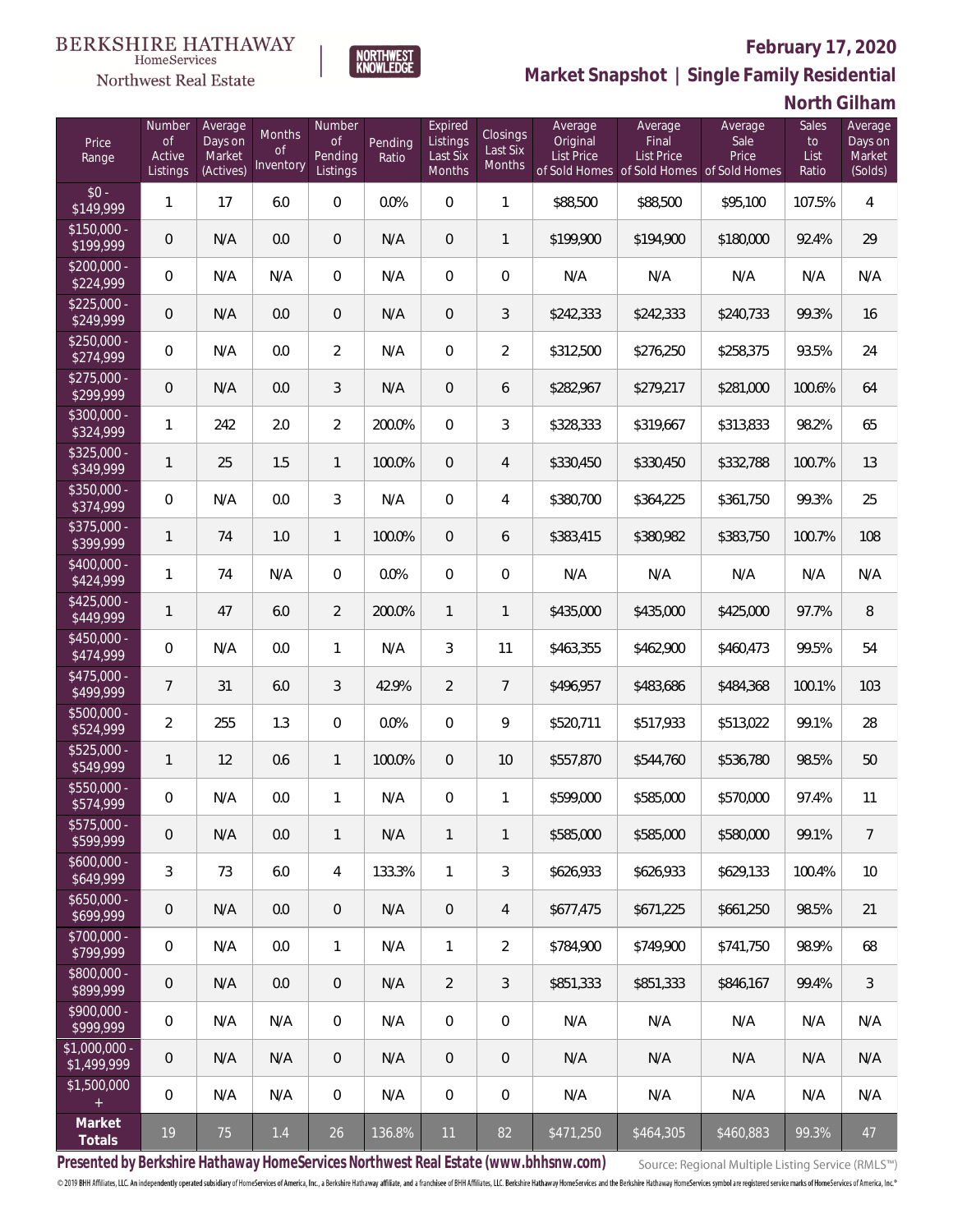**Ferry Street Bridge**



**Market Snapshot | Single Family Residential**

#### HomeServices Northwest Real Estate

| Price<br>Range                | Number<br><b>of</b><br>Active<br>Listings | Average<br>Days on<br>Market<br>(Actives) | Months<br>Οf<br>Inventory | Number<br><b>of</b><br>Pending<br>Listings | Pending<br>Ratio | Expired<br>Listings<br>Last Six<br>Months | Closings<br>Last Six<br>Months | Average<br>Original<br><b>List Price</b> | Average<br>Final<br>List Price<br>of Sold Homes of Sold Homes of Sold Homes | Average<br>Sale<br>Price | <b>Sales</b><br>to<br>List<br>Ratio | Average<br>Days on<br>Market<br>(Solds) |
|-------------------------------|-------------------------------------------|-------------------------------------------|---------------------------|--------------------------------------------|------------------|-------------------------------------------|--------------------------------|------------------------------------------|-----------------------------------------------------------------------------|--------------------------|-------------------------------------|-----------------------------------------|
| $$0 -$<br>\$149,999           | $\mathbf 0$                               | N/A                                       | N/A                       | $\Omega$                                   | N/A              | $\Omega$                                  | $\overline{0}$                 | N/A                                      | N/A                                                                         | N/A                      | N/A                                 | N/A                                     |
| $$150,000 -$<br>\$199,999     | 0                                         | N/A                                       | 0.0                       | $\overline{0}$                             | N/A              | $\overline{0}$                            | $\mathbf{1}$                   | \$149,900                                | \$149,900                                                                   | \$161,100                | 107.5%                              | 14                                      |
| $$200,000 -$<br>\$224,999     | 0                                         | N/A                                       | N/A                       | $\overline{0}$                             | N/A              | $\overline{0}$                            | 0                              | N/A                                      | N/A                                                                         | N/A                      | N/A                                 | N/A                                     |
| $$225,000 -$<br>\$249,999     | 1                                         | 122                                       | N/A                       | $\overline{0}$                             | 0.0%             | $\overline{0}$                            | $\mathbf 0$                    | N/A                                      | N/A                                                                         | N/A                      | N/A                                 | N/A                                     |
| $$250,000 -$<br>\$274,999     | 1                                         | 17                                        | 0.6                       | $\overline{0}$                             | 0.0%             | $\overline{2}$                            | 10                             | \$277,860                                | \$273,195                                                                   | \$261,620                | 95.8%                               | 26                                      |
| $$275,000 -$<br>\$299,999     | 0                                         | N/A                                       | 0.0                       | 5                                          | N/A              | $\mathbf{1}$                              | 9                              | \$297,756                                | \$292,422                                                                   | \$286,444                | 98.0%                               | 82                                      |
| $$300,000 -$<br>\$324,999     | 0                                         | N/A                                       | 0.0                       | 3                                          | N/A              | $\overline{0}$                            | 10                             | \$333,890                                | \$326,880                                                                   | \$312,450                | 95.6%                               | 39                                      |
| $$325,000 -$<br>\$349,999     | 0                                         | N/A                                       | 0.0                       | 5                                          | N/A              | $\overline{0}$                            | 18                             | \$335,817                                | \$332,753                                                                   | \$333,361                | 100.2%                              | 40                                      |
| \$350,000 -<br>\$374,999      | 1                                         | 6                                         | 0.4                       | $\mathbf{1}$                               | 100.0%           | $\mathbf{1}$                              | 14                             | \$371,900                                | \$361,579                                                                   | \$359,868                | 99.5%                               | 30                                      |
| \$375,000 -<br>\$399,999      | 0                                         | N/A                                       | 0.0                       | 5                                          | N/A              | $\overline{4}$                            | 11                             | \$385,936                                | \$383,755                                                                   | \$384,600                | 100.2%                              | 11                                      |
| \$400,000 -<br>\$424,999      | 0                                         | N/A                                       | 0.0                       | $\overline{0}$                             | N/A              | $\overline{0}$                            | 8                              | \$432,050                                | \$418,588                                                                   | \$408,425                | 97.6%                               | 49                                      |
| $$425,000 -$<br>\$449,999     | 0                                         | N/A                                       | 0.0                       | 3                                          | N/A              | $\mathbf{1}$                              | 11                             | \$451,009                                | \$434,727                                                                   | \$433,877                | 99.8%                               | 55                                      |
| \$450,000 -<br>\$474,999      | $\overline{a}$                            | 65                                        | 3.0                       | $\overline{0}$                             | 0.0%             | $\mathbf{1}$                              | 4                              | \$479,700                                | \$467,700                                                                   | \$464,375                | 99.3%                               | 28                                      |
| $$475,000 -$<br>\$499,999     | 4                                         | 83                                        | 4.0                       | $\mathbf{1}$                               | 25.0%            | $\mathbf{0}$                              | 6                              | \$515,917                                | \$498,833                                                                   | \$483,000                | 96.8%                               | 54                                      |
| $$500,000 -$<br>\$524,999     | $\overline{2}$                            | 26                                        | 2.0                       | $\overline{0}$                             | 0.0%             | 1                                         | 6                              | \$534,483                                | \$509,500                                                                   | \$514,917                | 101.1%                              | 43                                      |
| $$525,000 -$<br>\$549,999     | $\overline{2}$                            | 19                                        | 3.0                       | $\mathbf{1}$                               | 50.0%            | $\overline{4}$                            | 4                              | \$582,225                                | \$560,975                                                                   | \$535,231                | 95.4%                               | 62                                      |
| \$550,000 -<br>\$574,999      | $\overline{2}$                            | 70                                        | 4.0                       | $\mathbf{1}$                               | 50.0%            | 0                                         | 3                              | \$606,600                                | \$564,100                                                                   | \$565,667                | 100.3%                              | 100                                     |
| $$575,000 -$<br>\$599,999     | 3                                         | 67                                        | 2.6                       | $\overline{2}$                             | 66.7%            | $\mathbf{1}$                              | 7                              | \$618,429                                | \$596,857                                                                   | \$586,786                | 98.3%                               | 60                                      |
| $$600,000 -$<br>\$649,999     | 0                                         | N/A                                       | 0.0                       | $\mathbf{1}$                               | N/A              | $\mathbf 0$                               | 4                              | \$644,475                                | \$630,750                                                                   | \$615,625                | 97.6%                               | 56                                      |
| $$650,000 -$<br>\$699,999     | 0                                         | N/A                                       | 0.0                       | $\overline{0}$                             | N/A              | $\mathbf{1}$                              | 3                              | \$714,633                                | \$707.967                                                                   | \$674,667                | 95.3%                               | 52                                      |
| $$700,000 -$<br>\$799,999     | $\overline{2}$                            | 8                                         | 3.0                       | $\mathbf 0$                                | 0.0%             | $\mathbf 0$                               | 4                              | \$733,475                                | \$733,475                                                                   | \$725,000                | 98.8%                               | 28                                      |
| \$800,000 -<br>\$899,999      | $\overline{2}$                            | 35                                        | 12.0                      | $\overline{0}$                             | 0.0%             | $\theta$                                  | 1                              | \$949.900                                | \$949.900                                                                   | \$879,000                | 92.5%                               | 162                                     |
| \$900,000 -<br>\$999,999      | 0                                         | N/A                                       | N/A                       | $\mathbf 0$                                | N/A              | $\overline{0}$                            | 0                              | N/A                                      | N/A                                                                         | N/A                      | N/A                                 | N/A                                     |
| $$1,000,000 -$<br>\$1,499,999 | 0                                         | N/A                                       | 0.0                       | $\overline{0}$                             | N/A              | $\theta$                                  | 3                              | \$1,077,375                              | \$1,085,708                                                                 | \$1,065,875              | 98.2%                               | 30                                      |
| \$1,500,000<br>$+$            | $\overline{0}$                            | N/A                                       | N/A                       | $\boldsymbol{0}$                           | N/A              | $\mathbf 0$                               | 0                              | N/A                                      | N/A                                                                         | N/A                      | N/A                                 | N/A                                     |
| Market<br>Totals              | 22                                        | 51                                        | $1.0\,$                   | 28                                         | 127.3%           | 17                                        | 137                            | \$448,160                                | \$438,021                                                                   | \$430,968                | 98.4%                               | 44                                      |

**Presented by Berkshire Hathaway HomeServices Northwest Real Estate (www.bhhsnw.com)**

Source: Regional Multiple Listing Service (RMLS™)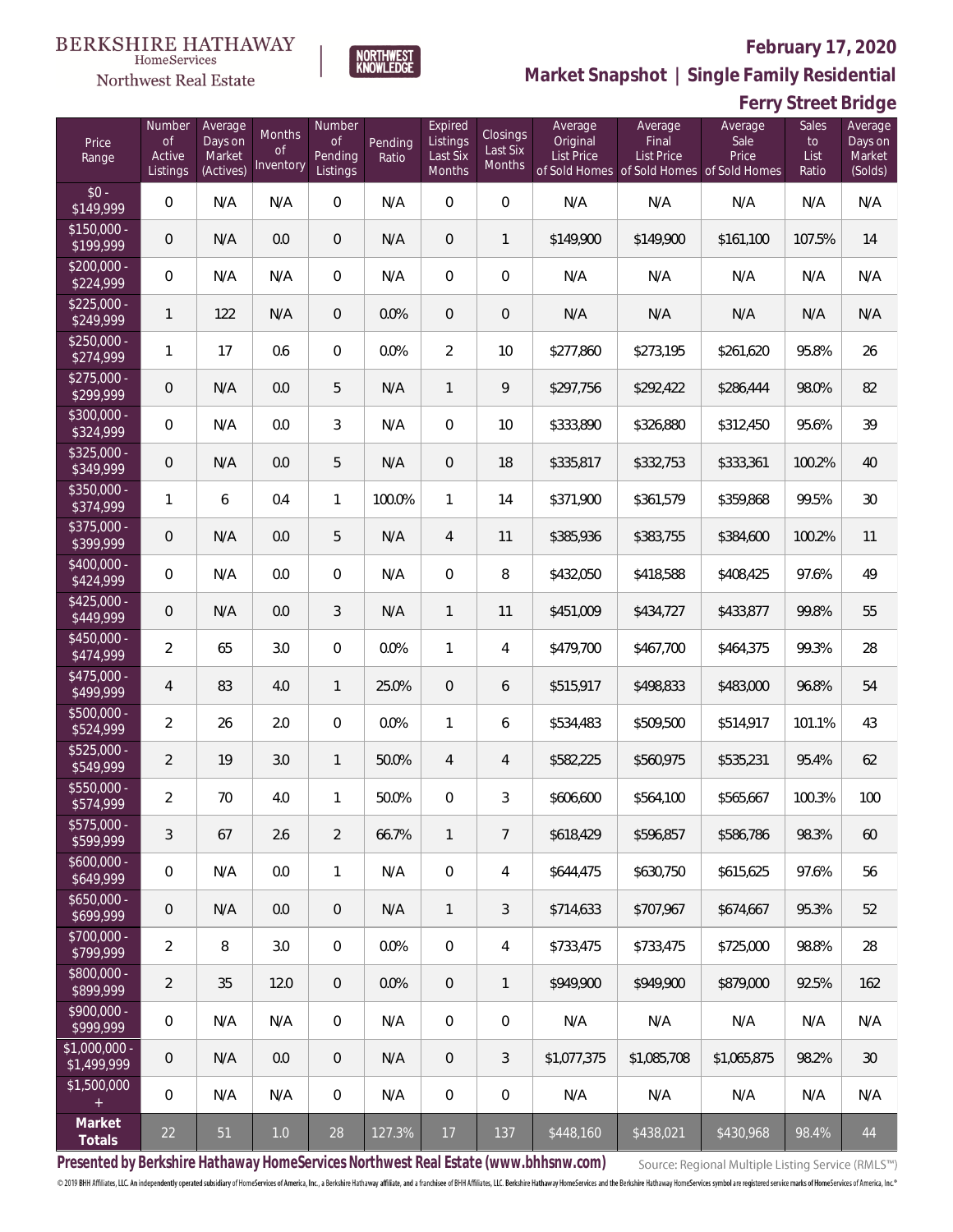

### **February 17, 2020**



**East Eugene**

| Price<br>Range                | Number<br>of<br>Active<br>Listings | Average<br>Days on<br>Market<br>(Actives) | Months<br>0f<br>Inventory | Number<br>Οf<br>Pending<br>Listings | Pending<br>Ratio | Expired<br>Listings<br>Last Six<br>Months | <b>Closings</b><br>Last Six<br>Months | Average<br>Original<br>List Price | Average<br>Final<br><b>List Price</b><br>of Sold Homes of Sold Homes of Sold Homes | Average<br>Sale<br>Price | Sales<br>to<br>List<br>Ratio | Average<br>Days on<br>Market<br>(Solds) |
|-------------------------------|------------------------------------|-------------------------------------------|---------------------------|-------------------------------------|------------------|-------------------------------------------|---------------------------------------|-----------------------------------|------------------------------------------------------------------------------------|--------------------------|------------------------------|-----------------------------------------|
| $$0 -$<br>\$149,999           | $\overline{0}$                     | N/A                                       | 0.0                       | $\overline{0}$                      | N/A              | $\Omega$                                  | 3                                     | \$90,000                          | \$90,000                                                                           | \$82,500                 | 91.7%                        | $\overline{2}$                          |
| $$150,000 -$<br>\$199,999     | 0                                  | N/A                                       | 0.0                       | $\mathbf{1}$                        | N/A              | $\overline{0}$                            | $\overline{2}$                        | \$184,950                         | \$174,950                                                                          | \$170,500                | 97.5%                        | 50                                      |
| $$200,000 -$<br>\$224,999     | $\overline{0}$                     | N/A                                       | 0.0                       | $\overline{0}$                      | N/A              | $\overline{0}$                            | $\overline{4}$                        | \$208,797                         | \$211,297                                                                          | \$214,172                | 101.4%                       | 9                                       |
| $$225,000 -$<br>\$249,999     | 0                                  | N/A                                       | 0.0                       | $\overline{0}$                      | N/A              | $\overline{0}$                            | $\overline{4}$                        | \$257,225                         | \$257,225                                                                          | \$228,776                | 88.9%                        | 26                                      |
| $$250,000 -$<br>\$274,999     | 0                                  | N/A                                       | 0.0                       | $\overline{2}$                      | N/A              | $\Omega$                                  | 5                                     | \$273,680                         | \$264,380                                                                          | \$259,800                | 98.3%                        | 27                                      |
| $$275,000 -$<br>\$299,999     | $\overline{2}$                     | 38                                        | 2.0                       | $\mathbf{1}$                        | 50.0%            | $\overline{2}$                            | 6                                     | \$300,483                         | \$298,650                                                                          | \$285,373                | 95.6%                        | 76                                      |
| $$300,000 -$<br>\$324,999     | $\overline{0}$                     | N/A                                       | 0.0                       | $\overline{2}$                      | N/A              | $\Omega$                                  | 14                                    | \$325,314                         | \$319,250                                                                          | \$314,164                | 98.4%                        | 29                                      |
| $$325,000 -$<br>\$349,999     | $\overline{2}$                     | 82                                        | 1.2                       | 6                                   | 300.0%           | $\mathbf{1}$                              | 10                                    | \$342,990                         | \$339,280                                                                          | \$340,373                | 100.3%                       | 23                                      |
| $$350,000 -$<br>\$374,999     | $\overline{0}$                     | N/A                                       | 0.0                       | $\overline{2}$                      | N/A              | $\mathbf{1}$                              | 16                                    | \$386,556                         | \$368,300                                                                          | \$360,631                | 97.9%                        | 57                                      |
| $$375,000 -$<br>\$399,999     | 5                                  | 33                                        | 2.1                       | $\overline{2}$                      | 40.0%            | $\mathbf{1}$                              | 14                                    | \$401,116                         | \$391,887                                                                          | \$385,559                | 98.4%                        | 34                                      |
| $$400,000 -$<br>\$424,999     | 3                                  | 133                                       | 1.8                       | $\mathbf{1}$                        | 33.3%            | $\Omega$                                  | 10                                    | \$432,480                         | \$413,380                                                                          | \$410,397                | 99.3%                        | 42                                      |
| $$425,000 -$<br>\$449,999     | 1                                  | 19                                        | 0.5                       | $\overline{4}$                      | 400.0%           | $\mathbf{1}$                              | 11                                    | \$461,900                         | \$449,073                                                                          | \$435,345                | 96.9%                        | 65                                      |
| $$450,000 -$<br>\$474,999     | $\overline{0}$                     | N/A                                       | 0.0                       | $\mathbf{1}$                        | N/A              | $\overline{0}$                            | 6                                     | \$515,083                         | \$480,750                                                                          | \$467,034                | 97.1%                        | 62                                      |
| $$475,000 -$<br>\$499,999     | 3                                  | 187                                       | 9.0                       | 5                                   | 166.7%           | $\overline{2}$                            | $\overline{2}$                        | \$639,250                         | \$492,000                                                                          | \$481,425                | 97.9%                        | 135                                     |
| $$500,000 -$<br>\$524,999     | $\overline{0}$                     | N/A                                       | 0.0                       | 3                                   | N/A              | $\mathbf{1}$                              | 5                                     | \$560,930                         | \$526,940                                                                          | \$512,292                | 97.2%                        | 78                                      |
| $$525,000 -$<br>\$549,999     | $\overline{0}$                     | N/A                                       | 0.0                       | $\overline{2}$                      | N/A              | $\mathfrak{Z}$                            | $\overline{4}$                        | \$573,700                         | \$543,725                                                                          | \$532,875                | 98.0%                        | 143                                     |
| $$550,000 -$<br>\$574,999     | $\overline{a}$                     | 35                                        | 3.0                       | 1                                   | 50.0%            | 1                                         | 4                                     | \$626,750                         | \$579,500                                                                          | \$555,750                | 95.9%                        | 89                                      |
| $$575,000 -$<br>\$599,999     | $\overline{2}$                     | 209                                       | N/A                       | $\theta$                            | 0.0%             | $\mathbf{1}$                              | $\mathbf 0$                           | N/A                               | N/A                                                                                | N/A                      | N/A                          | N/A                                     |
| $$600,000 -$<br>\$649,999     | 1                                  | 26                                        | 1.0                       | $\mathbf{1}$                        | 100.0%           | $\mathbf{1}$                              | 6                                     | \$629,167                         | \$614,167                                                                          | \$620,683                | 101.1%                       | 23                                      |
| $$650,000 -$<br>\$699,999     | $\mathbf 0$                        | N/A                                       | 0.0                       | $\overline{0}$                      | N/A              | $\overline{2}$                            | 5                                     | \$700,580                         | \$679,480                                                                          | \$679,500                | 100.0%                       | 45                                      |
| $$700,000 -$<br>\$799,999     | 4                                  | 72                                        | 6.0                       | $\boldsymbol{0}$                    | 0.0%             | $\overline{2}$                            | 4                                     | \$783,250                         | \$783,250                                                                          | \$760,250                | 97.1%                        | 8                                       |
| $$800,000 -$<br>\$899,999     | 3                                  | 83                                        | 9.0                       | $\overline{0}$                      | 0.0%             | $\overline{0}$                            | $\overline{2}$                        | \$860,000                         | \$855,000                                                                          | \$837,500                | 98.0%                        | 35                                      |
| $$900,000 -$<br>\$999,999     | $\boldsymbol{0}$                   | N/A                                       | N/A                       | $\boldsymbol{0}$                    | N/A              | $\overline{2}$                            | $\mathbf 0$                           | N/A                               | N/A                                                                                | N/A                      | N/A                          | N/A                                     |
| $$1,000,000$ -<br>\$1,499,999 | 3                                  | 25                                        | 6.0                       | $\overline{0}$                      | 0.0%             | $\mathbf 0$                               | 3                                     | \$1,400,000                       | \$1,305,000                                                                        | \$1,166,667              | 89.4%                        | 111                                     |
| \$1,500,000<br>$+$            | $\mathbf 0$                        | N/A                                       | N/A                       | 0                                   | N/A              | 0                                         | $\mathbf 0$                           | N/A                               | N/A                                                                                | N/A                      | N/A                          | N/A                                     |
| Market<br>Totals              | 31                                 | 81                                        | 1.3                       | 34                                  | 109.7%           | 21                                        | 140                                   | \$451,230                         | \$433,996                                                                          | \$423,235                | 97.5%                        | 48                                      |

**NORTHWEST**<br>KNOWLEDGE

**Presented by Berkshire Hathaway HomeServices Northwest Real Estate (www.bhhsnw.com)**

Source: Regional Multiple Listing Service (RMLS™)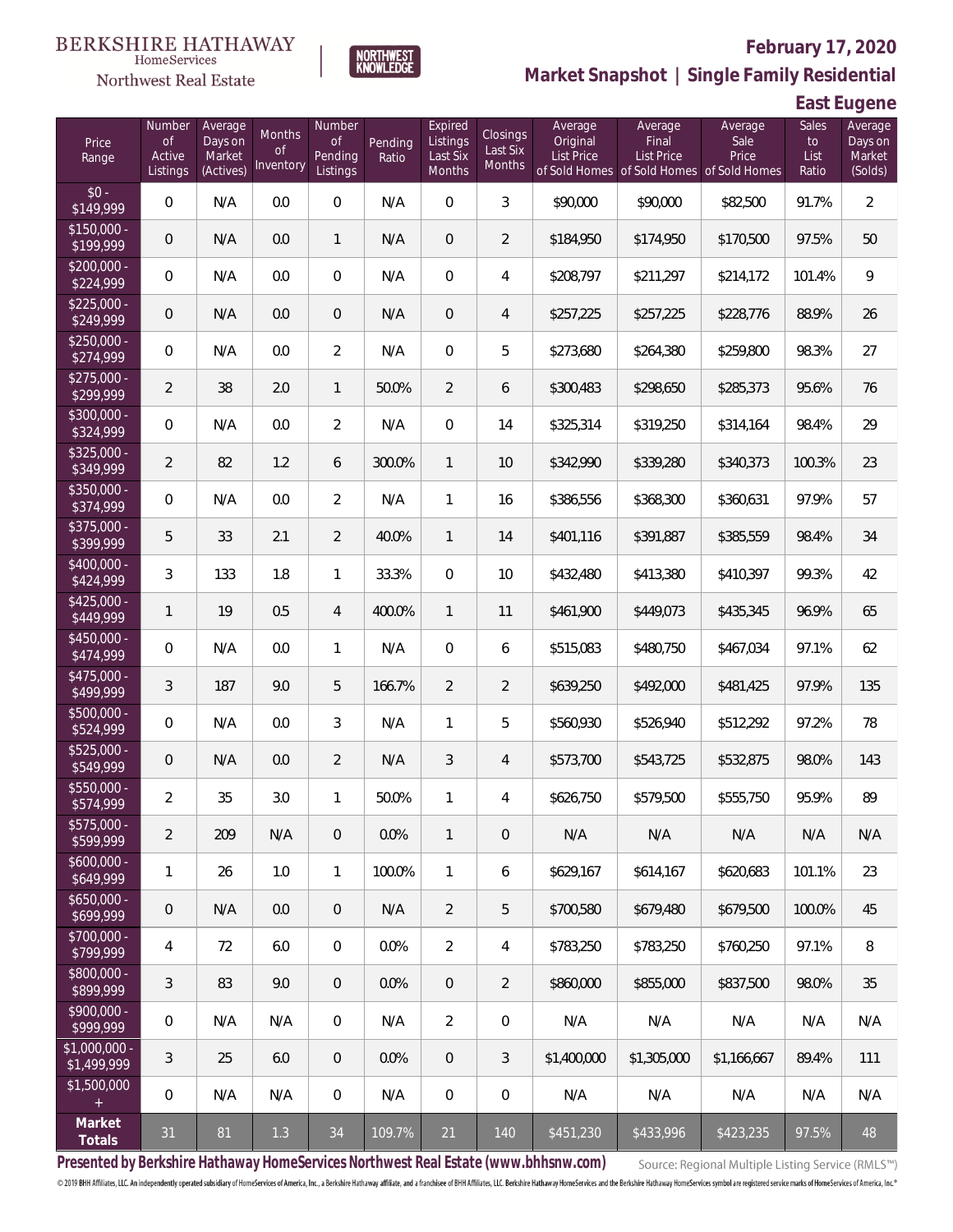**Southwest Eugene**



**Market Snapshot | Single Family Residential**

#### $\label{lem:sevices} \textsc{Home} \textsc{Service} \textsc{s}$ Northwest Real Estate

| Price<br>Range                | Number<br>of<br>Active<br>Listings | Average<br>Days on<br>Market<br>(Actives) | Months<br>0f<br>Inventory | Number<br><b>of</b><br>Pending<br>Listings | Pending<br>Ratio | Expired<br>Listings<br>Last Six<br>Months | Closings<br>Last Six<br>Months | Average<br>Original<br><b>List Price</b> | Average<br>Final<br>List Price<br>of Sold Homes of Sold Homes of Sold Homes | Average<br>Sale<br>Price | Sales<br>to<br>List<br>Ratio | Average<br>Days on<br>Market<br>(Solds) |
|-------------------------------|------------------------------------|-------------------------------------------|---------------------------|--------------------------------------------|------------------|-------------------------------------------|--------------------------------|------------------------------------------|-----------------------------------------------------------------------------|--------------------------|------------------------------|-----------------------------------------|
| $$0 -$<br>\$149,999           | 0                                  | N/A                                       | 0.0                       | $\overline{0}$                             | N/A              | $\overline{0}$                            | 1                              | \$50,000                                 | \$50,000                                                                    | \$50,000                 | 100.0%                       | $\mathbf 0$                             |
| $$150,000 -$<br>\$199,999     | 1                                  | 3                                         | 3.0                       | $\overline{0}$                             | 0.0%             | $\overline{0}$                            | $\overline{2}$                 | \$182,450                                | \$182,450                                                                   | \$172,500                | 94.5%                        | $\overline{4}$                          |
| $$200,000 -$<br>\$224,999     | 1                                  | 3                                         | 1.2                       | $\overline{0}$                             | 0.0%             | $\overline{0}$                            | 5                              | \$226,000                                | \$211,000                                                                   | \$212,873                | 100.9%                       | 66                                      |
| $$225.000 -$<br>\$249,999     | 0                                  | N/A                                       | 0.0                       | $\overline{0}$                             | N/A              | $\overline{2}$                            | 10                             | \$248,015                                | \$241,120                                                                   | \$237,540                | 98.5%                        | 26                                      |
| $$250,000 -$<br>\$274,999     | 0                                  | N/A                                       | 0.0                       | $\overline{2}$                             | N/A              | 1                                         | 12                             | \$272,025                                | \$266,942                                                                   | \$263,750                | 98.8%                        | 34                                      |
| $$275,000 -$<br>\$299,999     | 1                                  | $\overline{7}$                            | 0.4                       | $\mathbf{1}$                               | 100.0%           | $\overline{0}$                            | 14                             | \$297,093                                | \$289,736                                                                   | \$286,193                | 98.8%                        | 47                                      |
| \$300,000 -<br>\$324,999      | $\overline{0}$                     | N/A                                       | 0.0                       | 3                                          | N/A              | $\overline{0}$                            | 18                             | \$318,356                                | \$314,189                                                                   | \$314,450                | 100.1%                       | 21                                      |
| $$325,000 -$<br>\$349,999     | 1                                  | 5                                         | 0.2                       | 10                                         | 1,000.0%         | $\overline{2}$                            | 30                             | \$341,429                                | \$338,056                                                                   | \$337,218                | 99.8%                        | 25                                      |
| $$350,000 -$<br>\$374,999     | 1                                  | 100                                       | 0.4                       | 6                                          | 600.0%           | $\overline{4}$                            | 15                             | \$380,273                                | \$367,099                                                                   | \$360,293                | 98.1%                        | 37                                      |
| $$375,000 -$<br>\$399,999     | 5                                  | 29                                        | 1.1                       | 6                                          | 120.0%           | $\mathbf{1}$                              | 28                             | \$392,025                                | \$387,832                                                                   | \$387,942                | 100.0%                       | 31                                      |
| \$400,000 -<br>\$424,999      | 1                                  | 146                                       | 0.4                       | $\overline{2}$                             | 200.0%           | $\overline{2}$                            | 17                             | \$437,100                                | \$418,618                                                                   | \$410,823                | 98.1%                        | 49                                      |
| $$425,000 -$<br>\$449,999     | $\overline{4}$                     | 124                                       | 1.4                       | 3                                          | 75.0%            | $\mathbf{1}$                              | 17                             | \$457,747                                | \$437,106                                                                   | \$435,441                | 99.6%                        | 58                                      |
| $$450,000 -$<br>\$474,999     | 1                                  | 41                                        | 0.5                       | $\mathbf{1}$                               | 100.0%           | $\overline{0}$                            | 13                             | \$457,419                                | \$456,581                                                                   | \$459,050                | 100.5%                       | 32                                      |
| $$475,000 -$<br>\$499,999     | 5                                  | 23                                        | 4.3                       | 3                                          | 60.0%            | $\mathbf{1}$                              | $\overline{7}$                 | \$497,429                                | \$494,857                                                                   | \$487,500                | 98.5%                        | 33                                      |
| $$500,000 -$<br>\$524,999     | $\boldsymbol{0}$                   | N/A                                       | 0.0                       | $\mathbf{1}$                               | N/A              | $\overline{2}$                            | 9                              | \$529,100                                | \$514,106                                                                   | \$513,828                | 99.9%                        | 33                                      |
| $$525,000 -$<br>\$549,999     | 1                                  | 41                                        | 1.2                       | 4                                          | 400.0%           | $\overline{4}$                            | 5                              | \$564,800                                | \$533,600                                                                   | \$532,200                | 99.7%                        | 78                                      |
| \$550,000 -<br>\$574,999      | 5                                  | 43                                        | 4.3                       | 3                                          | 60.0%            | 1                                         | $\overline{7}$                 | \$593,214                                | \$568,500                                                                   | \$557,500                | 98.1%                        | 65                                      |
| $$575,000 -$<br>\$599,999     | 2                                  | 72                                        | 1.7                       | $\mathbf{1}$                               | 50.0%            | $\mathbf{1}$                              | $\overline{7}$                 | \$628,143                                | \$598,571                                                                   | \$587,071                | 98.1%                        | 54                                      |
| $$600,000 -$<br>\$649,999     | 4                                  | 111                                       | 3.0                       | 3                                          | 75.0%            | $\mathbf{1}$                              | 8                              | \$638,713                                | \$629,949                                                                   | \$629,013                | 99.9%                        | 32                                      |
| $$650,000 -$<br>\$699,999     | 4                                  | 20                                        | 4.0                       | $\mathbf{1}$                               | 25.0%            | 3                                         | 6                              | \$705,000                                | \$679,500                                                                   | \$673,833                | 99.2%                        | 77                                      |
| $$700,000 -$<br>\$799,999     | 3                                  | 50                                        | 6.0                       | 3                                          | 100.0%           | 4                                         | 3                              | \$748,000                                | \$748,000                                                                   | \$743,000                | 99.3%                        | 12                                      |
| $$800,000 -$<br>\$899,999     | 2                                  | 143                                       | 6.0                       | $\overline{0}$                             | 0.0%             | $\mathbf{1}$                              | $\overline{2}$                 | \$872,500                                | \$872,500                                                                   | \$883,816                | 101.3%                       | $\overline{2}$                          |
| $$900,000 -$<br>\$999,999     | 1                                  | 313                                       | N/A                       | $\overline{0}$                             | 0.0%             | $\mathbf{0}$                              | $\mathbf{0}$                   | N/A                                      | N/A                                                                         | N/A                      | N/A                          | N/A                                     |
| $$1,000,000 -$<br>\$1,499,999 | $\overline{2}$                     | 534                                       | 12.0                      | $\overline{1}$                             | 50.0%            | $\overline{2}$                            | $\mathbf{1}$                   | \$1.199.000                              | \$1,199,000                                                                 | \$1,155,000              | 96.3%                        | 59                                      |
| \$1,500,000                   | 1                                  | 122                                       | N/A                       | $\mathbf{1}$                               | 100.0%           | $\mathbf{1}$                              | $\mathbf 0$                    | N/A                                      | N/A                                                                         | N/A                      | N/A                          | N/A                                     |
| Market<br>Totals              | 46                                 | 85                                        | 1.2                       | 55                                         | 119.6%           | 34                                        | 237                            | \$419,437                                | \$409,365                                                                   | \$406,501                | 99.3%                        | 38                                      |

**Presented by Berkshire Hathaway HomeServices Northwest Real Estate (www.bhhsnw.com)**

Source: Regional Multiple Listing Service (RMLS™)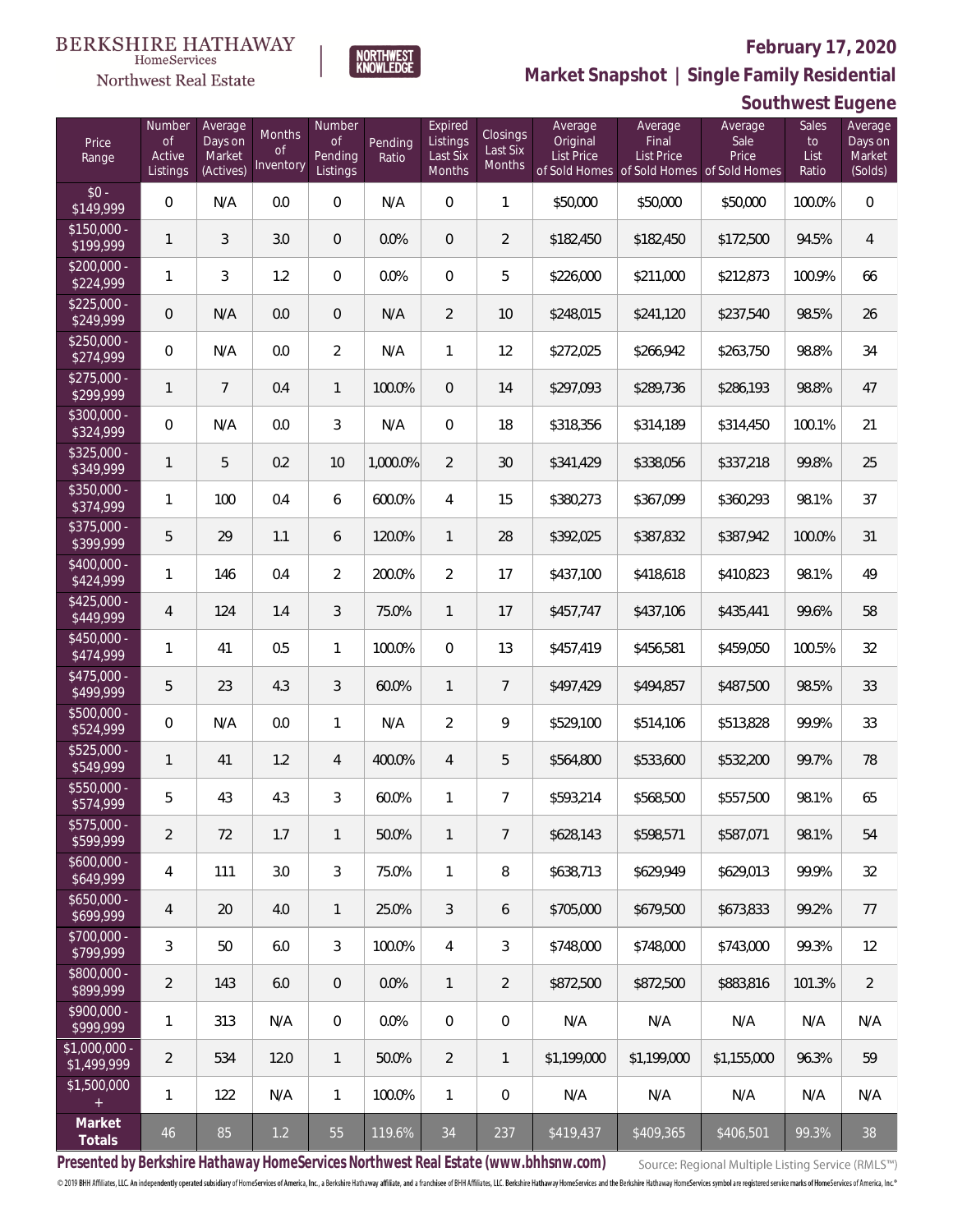

### **February 17, 2020**

**Market Snapshot | Single Family Residential**

**West Eugene**

| Price<br>Range               | Number<br><b>of</b><br>Active<br>Listings | Average<br>Days on<br>Market<br>(Actives) | <b>Months</b><br>0f<br>Inventory | Number<br>Οf<br>Pending<br>Listings | Pending<br>Ratio | Expired<br>Listings<br>Last Six<br>Months | <b>Closings</b><br>Last Six<br>Months | Average<br>Original<br><b>List Price</b> | Average<br>Final<br><b>List Price</b><br>of Sold Homes of Sold Homes of Sold Homes | Average<br>Sale<br>Price | Sales<br>to<br>List<br>Ratio | Average<br>Days on<br>Market<br>(Solds) |
|------------------------------|-------------------------------------------|-------------------------------------------|----------------------------------|-------------------------------------|------------------|-------------------------------------------|---------------------------------------|------------------------------------------|------------------------------------------------------------------------------------|--------------------------|------------------------------|-----------------------------------------|
| $$0 -$<br>\$149,999          | 1                                         | 383                                       | 3.0                              | $\Omega$                            | 0.0%             | $\Omega$                                  | $\overline{2}$                        | \$121,000                                | \$121,000                                                                          | \$104,000                | 86.0%                        | 48                                      |
| $$150,000 -$<br>\$199,999    | 0                                         | N/A                                       | 0.0                              | $\overline{2}$                      | N/A              | $\mathbf{1}$                              | 5                                     | \$199,400                                | \$176,600                                                                          | \$174,900                | 99.0%                        | 53                                      |
| $$200,000 -$<br>\$224,999    | 0                                         | N/A                                       | 0.0                              | $\overline{0}$                      | N/A              | $\overline{0}$                            | $\overline{7}$                        | \$229,257                                | \$219,271                                                                          | \$214,429                | 97.8%                        | 45                                      |
| $$225,000 -$<br>\$249,999    | 1                                         | $\overline{4}$                            | 0.6                              | $\overline{2}$                      | 200.0%           | $\overline{0}$                            | 10                                    | \$246,222                                | \$242,078                                                                          | \$240,171                | 99.2%                        | 27                                      |
| $$250,000 -$<br>\$274,999    | 0                                         | N/A                                       | 0.0                              | $\overline{2}$                      | N/A              | $\mathbf{1}$                              | 5                                     | \$262,800                                | \$259,960                                                                          | \$259,400                | 99.8%                        | 20                                      |
| $$275,000 -$<br>\$299,999    | 1                                         | $\overline{7}$                            | 0.7                              | $\overline{0}$                      | 0.0%             | $\overline{0}$                            | 9                                     | \$283,178                                | \$279,300                                                                          | \$283,489                | 101.5%                       | 31                                      |
| $$300,000 -$<br>\$324,999    | $\mathbf{1}$                              | 3                                         | 1.2                              | $\mathbf{1}$                        | 100.0%           | $\mathbf{1}$                              | 5                                     | \$307,200                                | \$301,200                                                                          | \$308,000                | 102.3%                       | 31                                      |
| $$325,000 -$<br>\$349,999    | 0                                         | N/A                                       | 0.0                              | $\overline{2}$                      | N/A              | $\overline{0}$                            | 6                                     | \$340,483                                | \$328,650                                                                          | \$328,750                | 100.0%                       | 29                                      |
| $$350,000 -$<br>\$374,999    | 0                                         | N/A                                       | 0.0                              | $\overline{0}$                      | N/A              | $\mathbf{1}$                              | 3                                     | \$378,933                                | \$368,933                                                                          | \$363,967                | 98.7%                        | 35                                      |
| $$375,000 -$<br>\$399,999    | 1                                         | 17                                        | 3.0                              | $\overline{0}$                      | 0.0%             | $\overline{0}$                            | $\overline{2}$                        | \$437,450                                | \$375,000                                                                          | \$375,455                | 100.1%                       | 42                                      |
| $$400,000 -$<br>\$424,999    | $\mathbf{1}$                              | 42                                        | 6.0                              | $\mathbf{1}$                        | 100.0%           | $\Omega$                                  | $\mathbf{1}$                          | \$450,000                                | \$435,000                                                                          | \$415,000                | 95.4%                        | 154                                     |
| $$425,000 -$<br>\$449,999    | 0                                         | N/A                                       | 0.0                              | $\mathbf{1}$                        | N/A              | $\overline{0}$                            | $\mathbf{1}$                          | \$438,000                                | \$438,000                                                                          | \$445,000                | 101.6%                       | 20                                      |
| $$450,000 -$<br>\$474,999    | 0                                         | N/A                                       | 0.0                              | $\overline{2}$                      | N/A              | $\overline{2}$                            | 3                                     | \$479,967                                | \$469,967                                                                          | \$466,633                | 99.3%                        | 59                                      |
| $$475,000 -$<br>\$499,999    | 0                                         | N/A                                       | 0.0                              | $\mathbf{1}$                        | N/A              | $\mathbf{1}$                              | 3                                     | \$483,967                                | \$483,967                                                                          | \$483,967                | 100.0%                       | 48                                      |
| \$500,000 -<br>\$524,999     | 0                                         | N/A                                       | N/A                              | $\overline{0}$                      | N/A              | 3                                         | $\overline{0}$                        | N/A                                      | N/A                                                                                | N/A                      | N/A                          | N/A                                     |
| \$525,000 -<br>\$549,999     | 0                                         | N/A                                       | 0.0                              | $\overline{0}$                      | N/A              | $\overline{0}$                            | $\mathbf{1}$                          | \$525,000                                | \$525,000                                                                          | \$525,000                | 100.0%                       | 8                                       |
| \$550,000 -<br>\$574,999     | 0                                         | N/A                                       | N/A                              | 0                                   | N/A              | $\overline{0}$                            | $\mathbf 0$                           | N/A                                      | N/A                                                                                | N/A                      | N/A                          | N/A                                     |
| $$575,000 -$<br>\$599,999    | $\mathbf{1}$                              | 207                                       | N/A                              | $\mathbf{1}$                        | 100.0%           | $\mathbf{1}$                              | $\theta$                              | N/A                                      | N/A                                                                                | N/A                      | N/A                          | N/A                                     |
| $$600,000 -$<br>\$649,999    | $\mathbf{1}$                              | 66                                        | N/A                              | $\mathbf{1}$                        | 100.0%           | $\mathbf 0$                               | $\mathbf 0$                           | N/A                                      | N/A                                                                                | N/A                      | N/A                          | N/A                                     |
| $$650,000 -$<br>\$699,999    | 0                                         | N/A                                       | N/A                              | $\overline{0}$                      | N/A              | $\overline{0}$                            | $\mathbf 0$                           | N/A                                      | N/A                                                                                | N/A                      | N/A                          | N/A                                     |
| \$700,000 -<br>\$799,999     | 0                                         | N/A                                       | 0.0                              | $\overline{0}$                      | N/A              | $\mathbf 0$                               | $\mathbf{1}$                          | \$815,000                                | \$815,000                                                                          | \$750,000                | 92.0%                        | 23                                      |
| \$800,000 -<br>\$899,999     | 0                                         | N/A                                       | N/A                              | $\overline{0}$                      | N/A              | $\sqrt{0}$                                | $\mathbf 0$                           | N/A                                      | N/A                                                                                | N/A                      | N/A                          | N/A                                     |
| \$900,000 -<br>\$999,999     | 0                                         | N/A                                       | N/A                              | $\overline{0}$                      | N/A              | $\mathbf 0$                               | $\mathbf 0$                           | N/A                                      | N/A                                                                                | N/A                      | N/A                          | N/A                                     |
| \$1,000,000 -<br>\$1,499,999 | 0                                         | N/A                                       | N/A                              | $\overline{0}$                      | N/A              | $\sqrt{0}$                                | $\overline{0}$                        | N/A                                      | N/A                                                                                | N/A                      | N/A                          | N/A                                     |
| \$1,500,000<br>$\pm$         | 0                                         | N/A                                       | N/A                              | $\overline{0}$                      | N/A              | $\mathbf 0$                               | $\mathbf 0$                           | N/A                                      | N/A                                                                                | N/A                      | N/A                          | N/A                                     |
| Market<br>Totals             | $\,8\,$                                   | 91                                        | 0.8                              | 16                                  | 200.0%           | 11                                        | 64                                    | \$310,610                                | \$301,620                                                                          | \$299,621                | 99.3%                        | 37                                      |

**NORTHWEST**<br>KNOWLEDGE

**Presented by Berkshire Hathaway HomeServices Northwest Real Estate (www.bhhsnw.com)**

Source: Regional Multiple Listing Service (RMLS™)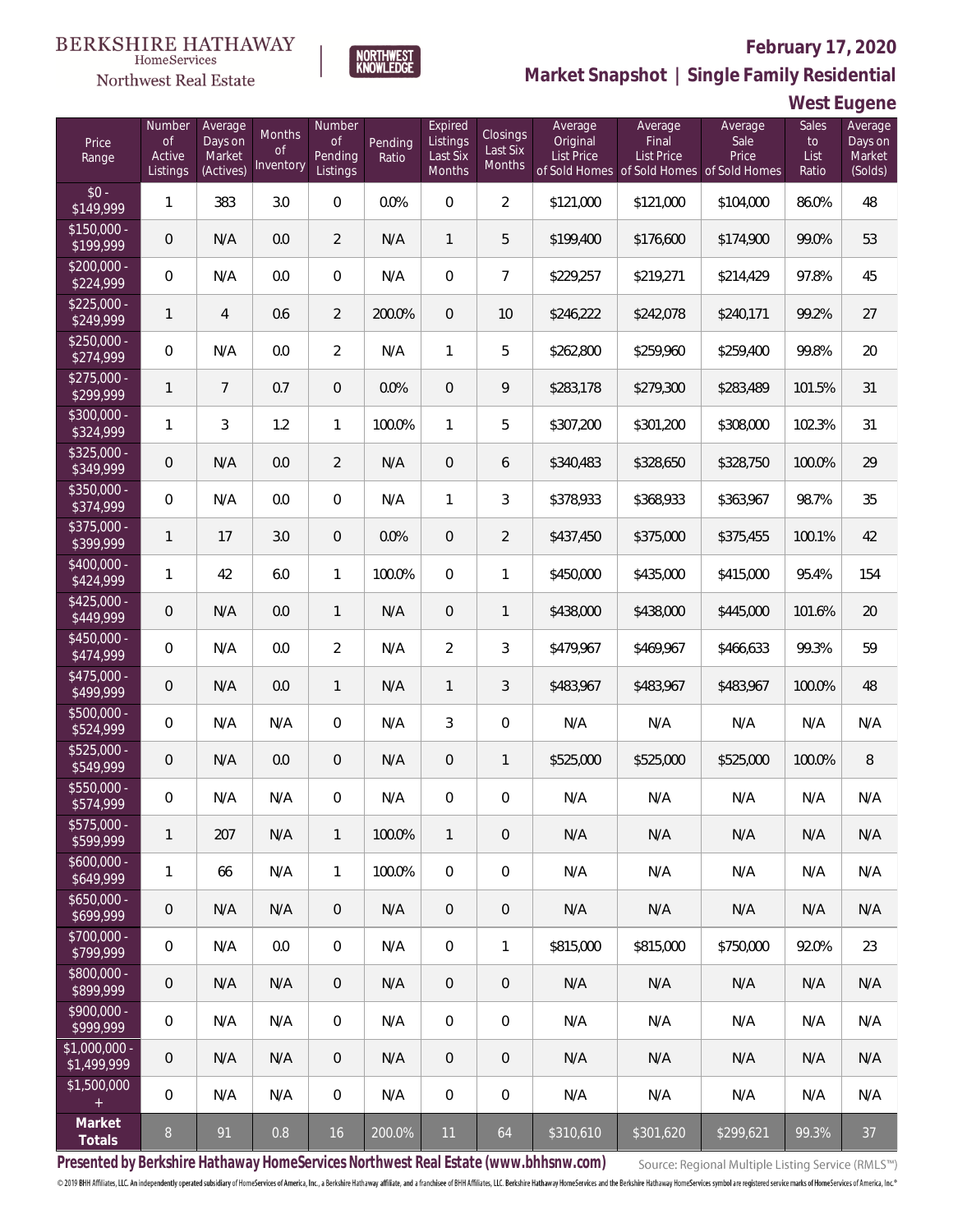



# **February 17, 2020**

**Market Snapshot | Single Family Residential**

**Danebo**

| Price<br>Range               | Number<br>of<br>Active<br>Listings | Average<br>Days on<br>Market<br>(Actives) | Months<br>0f<br>Inventory | Number<br><b>of</b><br>Pending<br>Listings | Pending<br>Ratio | Expired<br>Listings<br>Last Six<br>Months | Closings<br>Last Six<br>Months | Average<br>Original<br><b>List Price</b> | Average<br>Final<br><b>List Price</b><br>of Sold Homes of Sold Homes of Sold Homes | Average<br>Sale<br>Price | Sales<br>to<br>List<br>Ratio | Average<br>Days on<br>Market<br>(Solds) |
|------------------------------|------------------------------------|-------------------------------------------|---------------------------|--------------------------------------------|------------------|-------------------------------------------|--------------------------------|------------------------------------------|------------------------------------------------------------------------------------|--------------------------|------------------------------|-----------------------------------------|
| $$0 -$<br>\$149,999          | 1                                  | 4                                         | 1.5                       | $\Omega$                                   | 0.0%             | $\Omega$                                  | $\overline{4}$                 | \$169,875                                | \$168,725                                                                          | \$100,850                | 59.8%                        | 99                                      |
| $$150,000 -$<br>\$199,999    | 1                                  | $\overline{7}$                            | 0.8                       | 3                                          | 300.0%           | $\overline{2}$                            | 8                              | \$196,075                                | \$187,338                                                                          | \$182,725                | 97.5%                        | 47                                      |
| $$200,000 -$<br>\$224,999    | 1                                  | 33                                        | 0.9                       | 5                                          | 500.0%           | $\overline{0}$                            | $\overline{7}$                 | \$221,000                                | \$215,641                                                                          | \$214,716                | 99.6%                        | 56                                      |
| $$225,000 -$<br>\$249,999    | 0                                  | N/A                                       | 0.0                       | $7\overline{ }$                            | N/A              | $\mathbf{1}$                              | 43                             | \$240,981                                | \$237,188                                                                          | \$237,957                | 100.3%                       | 19                                      |
| $$250,000 -$<br>\$274,999    | 3                                  | 22                                        | 0.4                       | 4                                          | 133.3%           | 3                                         | 44                             | \$261,325                                | \$259,563                                                                          | \$261,275                | 100.7%                       | 21                                      |
| $$275,000 -$<br>\$299,999    | 4                                  | 149                                       | 0.5                       | 14                                         | 350.0%           | 3                                         | 47                             | \$287,979                                | \$285,526                                                                          | \$286,651                | 100.4%                       | 19                                      |
| $$300,000 -$<br>\$324,999    | $\overline{a}$                     | 88                                        | 0.5                       | 4                                          | 200.0%           | $\mathbf{1}$                              | 25                             | \$312,307                                | \$309,023                                                                          | \$309,705                | 100.2%                       | 22                                      |
| $$325,000 -$<br>\$349,999    | 3                                  | 28                                        | 1.3                       | 6                                          | 200.0%           | $\overline{4}$                            | 14                             | \$337,821                                | \$335,114                                                                          | \$333,643                | 99.6%                        | 21                                      |
| $$350,000 -$<br>\$374,999    | 5                                  | 15                                        | 2.1                       | $\overline{4}$                             | 80.0%            | $\mathbf{1}$                              | 14                             | \$364,386                                | \$358,914                                                                          | \$360,814                | 100.5%                       | 26                                      |
| $$375,000 -$<br>\$399,999    | $\overline{2}$                     | 96                                        | 2.0                       | 3                                          | 150.0%           | $\overline{0}$                            | 6                              | \$391,650                                | \$384,150                                                                          | \$387,333                | 100.8%                       | 21                                      |
| $$400,000 -$<br>\$424,999    | $\overline{0}$                     | N/A                                       | 0.0                       | $\overline{0}$                             | N/A              | $\overline{0}$                            | $\mathbf{1}$                   | \$410,000                                | \$410,000                                                                          | \$415,000                | 101.2%                       | $\overline{7}$                          |
| $$425,000 -$<br>\$449,999    | 0                                  | N/A                                       | 0.0                       | $\overline{0}$                             | N/A              | $\overline{0}$                            | $\overline{2}$                 | \$452,448                                | \$442,448                                                                          | \$440,948                | 99.7%                        | 23                                      |
| $$450,000 -$<br>\$474,999    | $\overline{0}$                     | N/A                                       | N/A                       | $\overline{0}$                             | N/A              | $\overline{0}$                            | $\overline{0}$                 | N/A                                      | N/A                                                                                | N/A                      | N/A                          | N/A                                     |
| $$475,000 -$<br>\$499,999    | 0                                  | N/A                                       | N/A                       | $\overline{0}$                             | N/A              | $\overline{1}$                            | $\overline{0}$                 | N/A                                      | N/A                                                                                | N/A                      | N/A                          | N/A                                     |
| $$500,000 -$<br>\$524,999    | $\overline{0}$                     | N/A                                       | N/A                       | $\overline{0}$                             | N/A              | $\overline{0}$                            | $\overline{0}$                 | N/A                                      | N/A                                                                                | N/A                      | N/A                          | N/A                                     |
| $$525,000 -$<br>\$549,999    | 0                                  | N/A                                       | N/A                       | $\overline{0}$                             | N/A              | $\overline{0}$                            | $\mathbf 0$                    | N/A                                      | N/A                                                                                | N/A                      | N/A                          | N/A                                     |
| $$550,000 -$<br>\$574,999    | 0                                  | N/A                                       | N/A                       | $\overline{0}$                             | N/A              | $\overline{0}$                            | $\mathbf 0$                    | N/A                                      | N/A                                                                                | N/A                      | N/A                          | N/A                                     |
| $$575,000 -$<br>\$599,999    | 0                                  | N/A                                       | N/A                       | $\overline{0}$                             | N/A              | $\overline{0}$                            | $\mathbf 0$                    | N/A                                      | N/A                                                                                | N/A                      | N/A                          | N/A                                     |
| $$600,000 -$<br>\$649,999    | $\mathbf 0$                        | N/A                                       | N/A                       | $\mathbf 0$                                | N/A              | $\mathbf 0$                               | $\mathbf 0$                    | N/A                                      | N/A                                                                                | N/A                      | N/A                          | N/A                                     |
| $$650,000 -$<br>\$699,999    | $\theta$                           | N/A                                       | N/A                       | $\overline{0}$                             | N/A              | $\overline{0}$                            | 0                              | N/A                                      | N/A                                                                                | N/A                      | N/A                          | N/A                                     |
| $$700,000 -$<br>\$799,999    | 0                                  | N/A                                       | N/A                       | $\overline{0}$                             | N/A              | $\mathbf 0$                               | 0                              | N/A                                      | N/A                                                                                | N/A                      | N/A                          | N/A                                     |
| $$800,000 -$<br>\$899,999    | $\theta$                           | N/A                                       | N/A                       | $\overline{0}$                             | N/A              | $\overline{0}$                            | 0                              | N/A                                      | N/A                                                                                | N/A                      | N/A                          | N/A                                     |
| \$900,000 -<br>\$999,999     | $\mathbb O$                        | N/A                                       | N/A                       | $\overline{0}$                             | N/A              | $\mathbf 0$                               | 0                              | N/A                                      | N/A                                                                                | N/A                      | N/A                          | N/A                                     |
| \$1,000,000 -<br>\$1,499,999 | $\mathbf 0$                        | N/A                                       | N/A                       | $\overline{0}$                             | N/A              | $\overline{0}$                            | 0                              | N/A                                      | N/A                                                                                | N/A                      | N/A                          | N/A                                     |
| \$1,500,000<br>$\pm$         | $\mathbf 0$                        | N/A                                       | N/A                       | $\mathbf 0$                                | N/A              | $\mathbf 0$                               | $\mathbf 0$                    | N/A                                      | N/A                                                                                | N/A                      | N/A                          | N/A                                     |
| Market<br>Totals             | 22                                 | 56                                        | 0.6                       | 50                                         | 227.3%           | 16                                        | 215                            | \$281,367                                | \$277,974                                                                          | \$277,465                | 99.8%                        | 24                                      |

**Presented by Berkshire Hathaway HomeServices Northwest Real Estate (www.bhhsnw.com)**

Source: Regional Multiple Listing Service (RMLS™)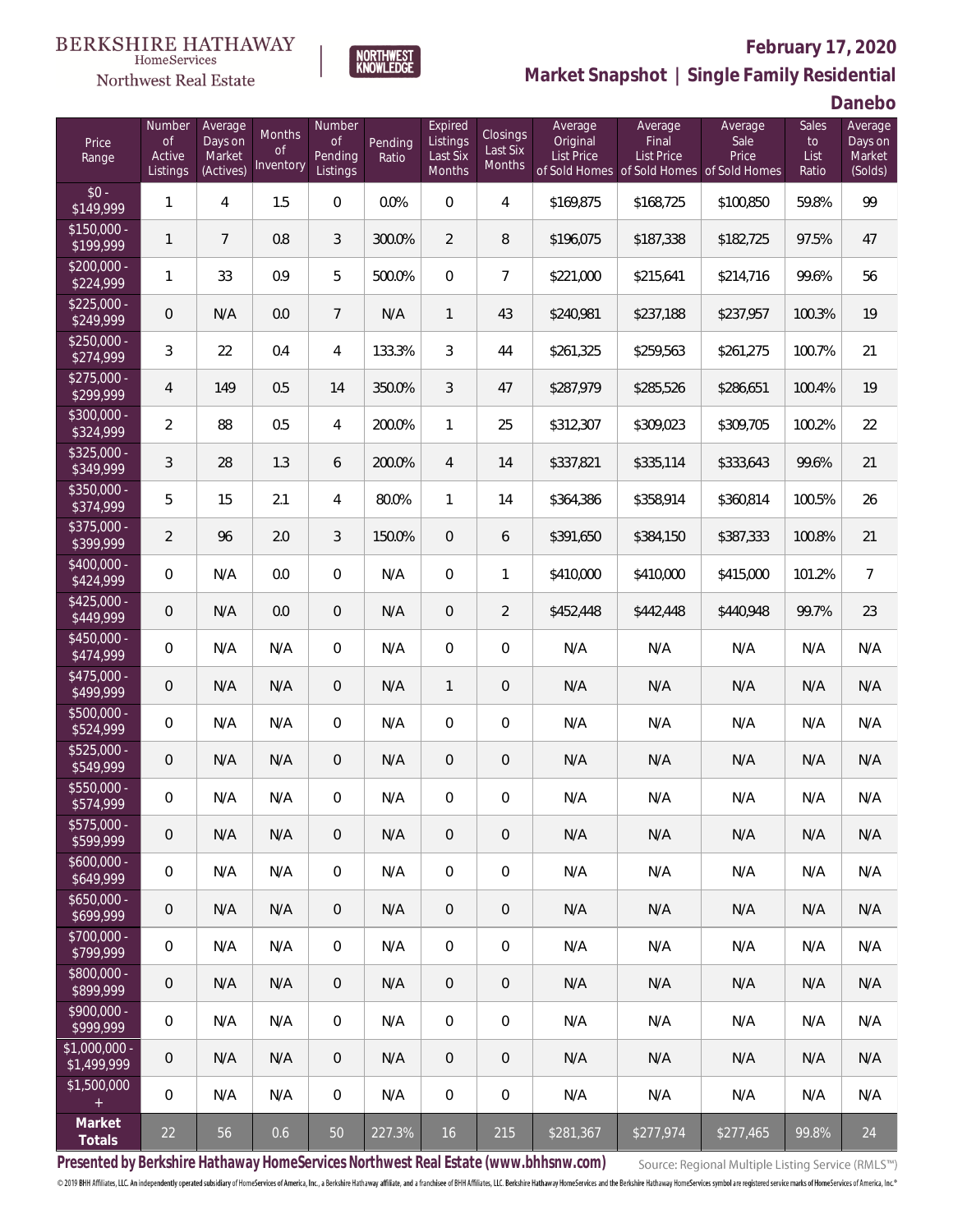### Northwest Real Estate



# **February 17, 2020**

**Market Snapshot | Single Family Residential**

**River Road**

| Price<br>Range               | Number<br>of<br>Active<br>Listings | Average<br>Days on<br>Market<br>(Actives) | <b>Months</b><br>0f<br>Inventory | Number<br><b>of</b><br>Pending<br>Listings | Pending<br>Ratio | Expired<br>Listings<br>Last Six<br>Months | Closings<br>Last Six<br><b>Months</b> | Average<br>Original<br><b>List Price</b> | Average<br>Final<br><b>List Price</b><br>of Sold Homes of Sold Homes | Average<br>Sale<br>Price<br>of Sold Homes | Sales<br>to<br>List<br>Ratio | Average<br>Days on<br>Market<br>(Solds) |
|------------------------------|------------------------------------|-------------------------------------------|----------------------------------|--------------------------------------------|------------------|-------------------------------------------|---------------------------------------|------------------------------------------|----------------------------------------------------------------------|-------------------------------------------|------------------------------|-----------------------------------------|
| $$0 -$<br>\$149,999          | $\overline{0}$                     | N/A                                       | 0.0                              | $\mathbf{1}$                               | N/A              | $\mathbf{1}$                              | $\mathbf{1}$                          | \$145,000                                | \$125,000                                                            | \$135,000                                 | 108.0%                       | 224                                     |
| $$150,000 -$<br>\$199,999    | $\overline{0}$                     | N/A                                       | 0.0                              | $\overline{0}$                             | N/A              | $\overline{0}$                            | $\overline{7}$                        | \$187,771                                | \$178,114                                                            | \$174,286                                 | 97.9%                        | 38                                      |
| $$200,000 -$<br>\$224,999    | 1                                  | 10                                        | 2.0                              | $\overline{2}$                             | 200.0%           | $\overline{0}$                            | 3                                     | \$239,633                                | \$221,300                                                            | \$215,667                                 | 97.5%                        | 24                                      |
| $$225,000 -$<br>\$249,999    | 0                                  | N/A                                       | 0.0                              | $\overline{2}$                             | N/A              | $\mathbf{1}$                              | 12                                    | \$241,042                                | \$237,708                                                            | \$235,733                                 | 99.2%                        | 22                                      |
| $$250,000 -$<br>\$274,999    | 1                                  | 19                                        | 0.4                              | $\overline{2}$                             | 200.0%           | $\mathbf{1}$                              | 14                                    | \$267,243                                | \$259,386                                                            | \$260,568                                 | 100.5%                       | 16                                      |
| $$275,000 -$<br>\$299,999    | $\overline{2}$                     | 17                                        | 0.7                              | $\overline{2}$                             | 100.0%           | $\overline{0}$                            | 18                                    | \$291,856                                | \$287,300                                                            | \$286,772                                 | 99.8%                        | 31                                      |
| $$300,000 -$<br>\$324,999    | $\overline{0}$                     | N/A                                       | 0.0                              | $\overline{2}$                             | N/A              | $\mathbf{1}$                              | 14                                    | \$316,550                                | \$311,886                                                            | \$308,854                                 | 99.0%                        | 20                                      |
| $$325,000 -$<br>\$349,999    | 1                                  | 6                                         | 1.0                              | $\overline{2}$                             | 200.0%           | $\overline{0}$                            | 6                                     | \$335,300                                | \$330,467                                                            | \$331,650                                 | 100.4%                       | 28                                      |
| $$350,000 -$<br>\$374,999    | 1                                  | 13                                        | 6.0                              | $\mathbf{1}$                               | 100.0%           | $\overline{0}$                            | 1                                     | \$395,000                                | \$375,000                                                            | \$370,000                                 | 98.7%                        | 124                                     |
| $$375,000 -$<br>\$399,999    | 0                                  | N/A                                       | 0.0                              | $\overline{2}$                             | N/A              | $\overline{2}$                            | 3                                     | \$396,633                                | \$389,967                                                            | \$385,000                                 | 98.7%                        | 21                                      |
| $$400,000 -$<br>\$424,999    | $\overline{0}$                     | N/A                                       | 0.0                              | $\overline{0}$                             | N/A              | $\overline{0}$                            | $\overline{2}$                        | \$412,500                                | \$412,500                                                            | \$411,500                                 | 99.8%                        | 6                                       |
| $$425,000 -$<br>\$449,999    | 0                                  | N/A                                       | 0.0                              | $\overline{0}$                             | N/A              | $\overline{0}$                            | $\overline{2}$                        | \$425,000                                | \$425,000                                                            | \$425,000                                 | 100.0%                       | 55                                      |
| \$450,000 -<br>\$474,999     | $\overline{0}$                     | N/A                                       | N/A                              | $\overline{0}$                             | N/A              | $\overline{0}$                            | $\overline{0}$                        | N/A                                      | N/A                                                                  | N/A                                       | N/A                          | N/A                                     |
| $$475,000 -$<br>\$499,999    | 0                                  | N/A                                       | N/A                              | $\mathbf{1}$                               | N/A              | $\overline{0}$                            | $\overline{0}$                        | N/A                                      | N/A                                                                  | N/A                                       | N/A                          | N/A                                     |
| $$500,000 -$<br>\$524,999    | $\overline{0}$                     | N/A                                       | N/A                              | $\overline{0}$                             | N/A              | $\overline{0}$                            | $\overline{0}$                        | N/A                                      | N/A                                                                  | N/A                                       | N/A                          | N/A                                     |
| $$525,000 -$<br>\$549,999    | $\mathbf{1}$                       | 94                                        | N/A                              | $\overline{0}$                             | 0.0%             | $\overline{0}$                            | $\mathbf 0$                           | N/A                                      | N/A                                                                  | N/A                                       | N/A                          | N/A                                     |
| \$550,000 -<br>\$574,999     | 0                                  | N/A                                       | N/A                              | $\overline{0}$                             | N/A              | $\overline{0}$                            | $\mathbf 0$                           | N/A                                      | N/A                                                                  | N/A                                       | N/A                          | N/A                                     |
| $$575,000 -$<br>\$599,999    | 0                                  | N/A                                       | N/A                              | $\overline{0}$                             | N/A              | $\overline{0}$                            | $\mathbf 0$                           | N/A                                      | N/A                                                                  | N/A                                       | N/A                          | N/A                                     |
| $$600,000 -$<br>\$649,999    | $\mathbf 0$                        | N/A                                       | N/A                              | $\mathbf 0$                                | N/A              | $\mathbf 0$                               | $\mathbf 0$                           | N/A                                      | N/A                                                                  | N/A                                       | N/A                          | N/A                                     |
| $$650,000 -$<br>\$699,999    | $\mathbf 0$                        | N/A                                       | N/A                              | $\overline{0}$                             | N/A              | $\overline{0}$                            | 0                                     | N/A                                      | N/A                                                                  | N/A                                       | N/A                          | N/A                                     |
| $$700,000 -$<br>\$799,999    | $\mathbf 0$                        | N/A                                       | N/A                              | $\mathbf 0$                                | N/A              | $\mathbf 0$                               | $\mathbf 0$                           | N/A                                      | N/A                                                                  | N/A                                       | N/A                          | N/A                                     |
| \$800,000 -<br>\$899,999     | $\mathbf 0$                        | N/A                                       | N/A                              | $\overline{0}$                             | N/A              | $\overline{0}$                            | 0                                     | N/A                                      | N/A                                                                  | N/A                                       | N/A                          | N/A                                     |
| $$900,000 -$<br>\$999,999    | 0                                  | N/A                                       | N/A                              | $\mathbf 0$                                | N/A              | $\mathbf 0$                               | 0                                     | N/A                                      | N/A                                                                  | N/A                                       | N/A                          | N/A                                     |
| \$1,000,000 -<br>\$1,499,999 | $\overline{0}$                     | N/A                                       | N/A                              | $\overline{0}$                             | N/A              | $\overline{0}$                            | 0                                     | N/A                                      | N/A                                                                  | N/A                                       | N/A                          | N/A                                     |
| \$1,500,000<br>$\pm$         | $\mathbf 0$                        | N/A                                       | N/A                              | $\overline{0}$                             | N/A              | $\mathbf 0$                               | 0                                     | N/A                                      | N/A                                                                  | N/A                                       | N/A                          | N/A                                     |
| Market<br>Totals             | $\overline{7}$                     | 25                                        | 0.5                              | 17                                         | 242.9%           | $6\overline{6}$                           | 83                                    | \$286,373                                | \$280,242                                                            | \$278,946                                 | 99.5%                        | 28                                      |

**Presented by Berkshire Hathaway HomeServices Northwest Real Estate (www.bhhsnw.com)**

Source: Regional Multiple Listing Service (RMLS™)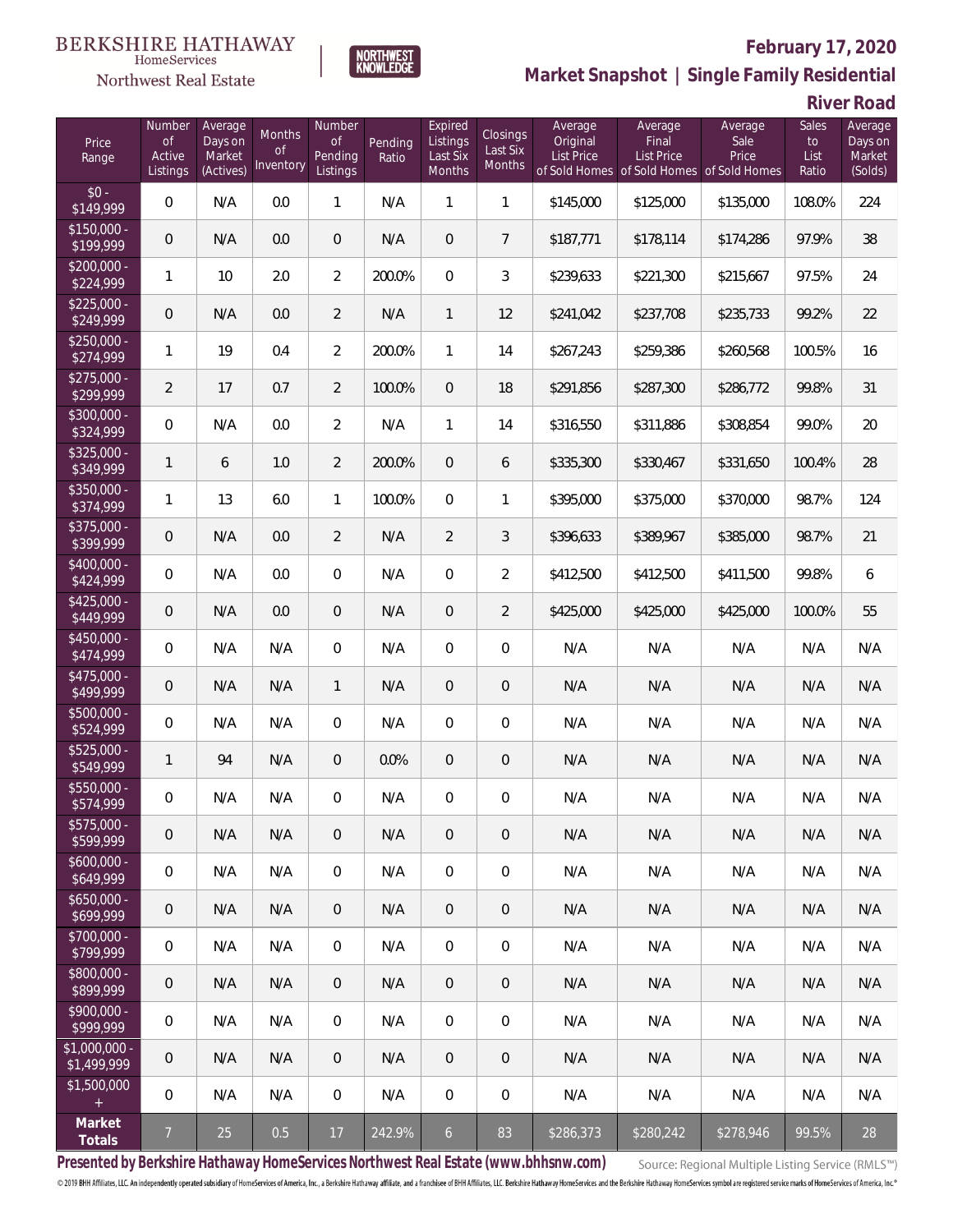#### **BERKSHIRE HATHAWAY**  $\label{lem:sevices} \textsc{Home} \textsc{Service} \textsc{s}$

### Northwest Real Estate



### **February 17, 2020 Market Snapshot | Single Family Residential**

**Santa Clara**

| Price<br>Range               | Number<br><b>of</b><br>Active<br>Listings | Average<br>Days on<br>Market<br>(Actives) | Months<br>Οf<br>Inventory | Number<br><b>of</b><br>Pending<br>Listings | Pending<br>Ratio | Expired<br>Listings<br>Last Six<br>Months | Closings<br>Last Six<br>Months | Average<br>Original<br><b>List Price</b> | Average<br>Final<br><b>List Price</b><br>of Sold Homes of Sold Homes of Sold Homes | Average<br>Sale<br>Price | Sales<br>to<br>List<br>Ratio | Average<br>Days on<br>Market<br>(Solds) |
|------------------------------|-------------------------------------------|-------------------------------------------|---------------------------|--------------------------------------------|------------------|-------------------------------------------|--------------------------------|------------------------------------------|------------------------------------------------------------------------------------|--------------------------|------------------------------|-----------------------------------------|
| $$0 -$<br>\$149,999          | $\overline{0}$                            | N/A                                       | N/A                       | $\overline{0}$                             | N/A              | $\Omega$                                  | $\overline{0}$                 | N/A                                      | N/A                                                                                | N/A                      | N/A                          | N/A                                     |
| $$150,000 -$<br>\$199,999    | $\overline{0}$                            | N/A                                       | 0.0                       | $\overline{0}$                             | N/A              | 3                                         | 3                              | \$171,600                                | \$171,600                                                                          | \$181,054                | 105.5%                       | 5                                       |
| $$200,000 -$<br>\$224,999    | $\overline{0}$                            | N/A                                       | 0.0                       | $\overline{0}$                             | N/A              | $\mathbf{1}$                              | $\overline{2}$                 | \$239,500                                | \$224,950                                                                          | \$217,450                | 96.7%                        | 21                                      |
| $$225,000 -$<br>\$249,999    | $\overline{0}$                            | N/A                                       | 0.0                       | 3                                          | N/A              | $\overline{0}$                            | 9                              | \$244,539                                | \$237,867                                                                          | \$239,289                | 100.6%                       | 14                                      |
| $$250,000 -$<br>\$274,999    | 1                                         | 161                                       | 0.3                       | $\overline{2}$                             | 200.0%           | 0                                         | 22                             | \$268,345                                | \$266,405                                                                          | \$264,627                | 99.3%                        | 24                                      |
| $$275,000 -$<br>\$299,999    | $\mathbf{1}$                              | 145                                       | 0.2                       | 4                                          | 400.0%           | $\overline{2}$                            | 26                             | \$294,112                                | \$288,415                                                                          | \$286,342                | 99.3%                        | 41                                      |
| $$300,000 -$<br>\$324,999    | 1                                         | 113                                       | 0.5                       | 4                                          | 400.0%           | $\mathbf{1}$                              | 12                             | \$319,392                                | \$308,592                                                                          | \$309,708                | 100.4%                       | 41                                      |
| $$325,000 -$<br>\$349,999    | $\overline{0}$                            | N/A                                       | 0.0                       | 6                                          | N/A              | $\mathbf{1}$                              | 25                             | \$335,248                                | \$333,084                                                                          | \$333,632                | 100.2%                       | 16                                      |
| \$350,000 -<br>\$374,999     | $\mathbf{1}$                              | 5                                         | 0.3                       | 5                                          | 500.0%           | $\overline{0}$                            | 22                             | \$374,543                                | \$367,034                                                                          | \$362,851                | 98.9%                        | 33                                      |
| \$375,000 -<br>\$399,999     | 3                                         | 15                                        | 1.1                       | 6                                          | 200.0%           | $\overline{0}$                            | 17                             | \$405,751                                | \$393,574                                                                          | \$390,492                | 99.2%                        | 41                                      |
| $$400,000 -$<br>\$424,999    | $\overline{2}$                            | 48                                        | 1.3                       | $\mathfrak{Z}$                             | 150.0%           | $\overline{2}$                            | 9                              | \$414,893                                | \$407,893                                                                          | \$406,916                | 99.8%                        | 34                                      |
| $$425,000 -$<br>\$449,999    | $\overline{a}$                            | 84                                        | 1.5                       | $\mathbf{1}$                               | 50.0%            | $\mathbf{1}$                              | 8                              | \$445,686                                | \$436,186                                                                          | \$436,926                | 100.2%                       | 68                                      |
| $$450,000 -$<br>\$474,999    | $\overline{0}$                            | N/A                                       | 0.0                       | $\mathfrak{Z}$                             | N/A              | $\mathbf{1}$                              | 5                              | \$475,388                                | \$462,288                                                                          | \$461,888                | 99.9%                        | 45                                      |
| $$475,000 -$<br>\$499,999    | $\mathbf{1}$                              | $\overline{4}$                            | 0.9                       | $\overline{0}$                             | 0.0%             | $\mathbf{1}$                              | $7\overline{ }$                | \$490,339                                | \$487,353                                                                          | \$487,353                | 100.0%                       | 15                                      |
| $$500,000 -$<br>\$524,999    | $\overline{0}$                            | N/A                                       | 0.0                       | $\Omega$                                   | N/A              | $\overline{0}$                            | $\overline{4}$                 | \$515,933                                | \$510,933                                                                          | \$509,183                | 99.7%                        | $\mathsf{Q}$                            |
| $$525,000 -$<br>\$549,999    | $\overline{0}$                            | N/A                                       | N/A                       | $\overline{0}$                             | N/A              | $\mathbf{1}$                              | $\theta$                       | N/A                                      | N/A                                                                                | N/A                      | N/A                          | N/A                                     |
| $$550,000 -$<br>\$574,999    | $\overline{0}$                            | N/A                                       | 0.0                       | $\overline{0}$                             | N/A              | $\overline{0}$                            | 1                              | \$599,900                                | \$575,000                                                                          | \$552,500                | 96.1%                        | 100                                     |
| $$575,000 -$<br>\$599,999    | $\mathbf 0$                               | N/A                                       | N/A                       | $\,0\,$                                    | N/A              | $\overline{2}$                            | $\mathbf 0$                    | N/A                                      | N/A                                                                                | N/A                      | N/A                          | N/A                                     |
| $$600,000 -$<br>\$649,999    | $\boldsymbol{0}$                          | N/A                                       | N/A                       | $\mathbf 0$                                | N/A              | 0                                         | $\mathbf 0$                    | N/A                                      | N/A                                                                                | N/A                      | N/A                          | N/A                                     |
| $$650,000 -$<br>\$699,999    | $\mathbf 0$                               | N/A                                       | N/A                       | $\overline{0}$                             | N/A              | $\overline{0}$                            | $\mathbf 0$                    | N/A                                      | N/A                                                                                | N/A                      | N/A                          | N/A                                     |
| $$700,000 -$<br>\$799,999    | 0                                         | N/A                                       | N/A                       | $\overline{0}$                             | N/A              | $\mathbf 0$                               | $\mathbf 0$                    | N/A                                      | N/A                                                                                | N/A                      | N/A                          | N/A                                     |
| \$800,000 -<br>\$899,999     | $\mathbf 0$                               | N/A                                       | N/A                       | $\mathbf 0$                                | N/A              | $\overline{0}$                            | $\mathbf 0$                    | N/A                                      | N/A                                                                                | N/A                      | N/A                          | N/A                                     |
| $$900,000 -$<br>\$999,999    | 0                                         | N/A                                       | N/A                       | $\overline{0}$                             | N/A              | $\mathbf 0$                               | $\mathbf 0$                    | N/A                                      | N/A                                                                                | N/A                      | N/A                          | N/A                                     |
| \$1,000,000 -<br>\$1,499,999 | 0                                         | N/A                                       | N/A                       | $\overline{0}$                             | N/A              | $\overline{0}$                            | $\mathbf 0$                    | N/A                                      | N/A                                                                                | N/A                      | N/A                          | N/A                                     |
| \$1,500,000<br>$\pm$         | $\overline{0}$                            | N/A                                       | N/A                       | $\overline{0}$                             | N/A              | $\mathbf 0$                               | $\mathbf 0$                    | N/A                                      | N/A                                                                                | N/A                      | N/A                          | N/A                                     |
| Market<br>Totals             | 12                                        | 61                                        | 0.4                       | 37                                         | 308.3%           | 16                                        | 172                            | \$348,077                                | \$341,646                                                                          | \$340,375                | 99.6%                        | 31                                      |

**Presented by Berkshire Hathaway HomeServices Northwest Real Estate (www.bhhsnw.com)**

Source: Regional Multiple Listing Service (RMLS™)